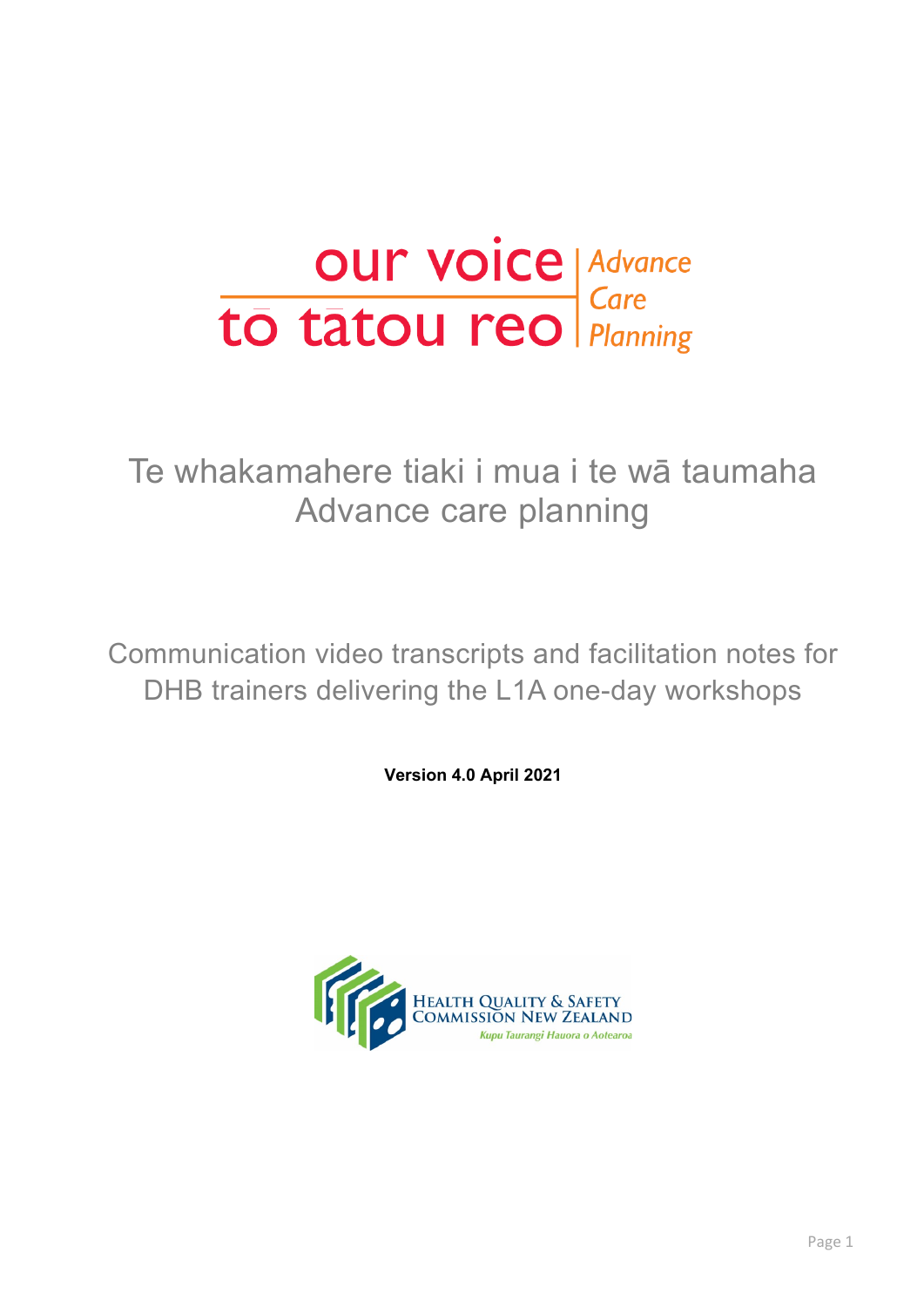# **Having an advance care planning conversation video transcripts and notes**

The facilitation notes and discussion points are meant as a guide. You may not want to bring every detail into each group's discussion. Points for discussion will, to some extent, depend on the needs of the group. The facilitative skills named in the notes are for the facilitators, who will understand their meaning. Bear in mind that not all groups will have such an understanding of those specific skills, and discussion may need to be more general, using language that the group understands – e.g., what was said, together with the context and the impact may be sufficient in some circumstances.

### **1. Bob – well person, primary care**

#### **Context**

Bob is a 67 year old semi-retired business owner in good health. He has come to his GP practice for a routine 'well-man' check-up. The practice nurse knows that his wife has recently died of cancer and is keen to take the opportunity to check in with him, see how he is doing and to explore if this experience has surfaced any thoughts about his own future care preferences.

Bob had been married to his wife Charlotte for 39 years and they have two daughters and more recently three grandchildren. Bob has worked hard to provide for his family over the years and was looking forward to retirement to spend more time with Charlotte and his grandchildren, and to indulge his passions for tramping, hunting and fishing. He is fit and active and finds getting out for a walk or a mountain bike ride a good way to clear his head and order his thoughts.

| Who                         | <b>Script</b>                                                                                                                                                                                                                                                                                         | <b>Facilitation comments</b>                                                                                    |
|-----------------------------|-------------------------------------------------------------------------------------------------------------------------------------------------------------------------------------------------------------------------------------------------------------------------------------------------------|-----------------------------------------------------------------------------------------------------------------|
| <b>Discussion</b><br>points | Ask the group how they might start the conversation.<br>What strategies or skills might be important at the beginning of the conversation?                                                                                                                                                            |                                                                                                                 |
|                             | <b>Part One</b>                                                                                                                                                                                                                                                                                       | 01:52 mins                                                                                                      |
| <b>Nurse</b>                | Bob thanks for popping in to see me today, I know<br>you've been through with Karen having your well man<br>check. And I thought this was probably an opportunity<br>for us to have a bit of a catch-up. Because there's been<br>quite a lot going on for you in the last few months hasn't<br>there? | Valuing Bob's time.<br>Re-connecting.<br>Agenda-setting.<br>Permission/offer to talk<br>about recent happenings |
| <b>Bob</b>                  | Yeah, yeah, I mean Charlotte and, you know that<br>business, and 2 daughters having to look after her, that<br>sort of thing, and yeah, bit of a hard time.                                                                                                                                           | CUE: daughters having<br>to look after her<br>CUE: bit of a hard time                                           |
| <b>Nurse</b>                | It sounds like it's been a really hard time for you.                                                                                                                                                                                                                                                  | Empathy                                                                                                         |
| <b>Bob</b>                  | Yeah.                                                                                                                                                                                                                                                                                                 |                                                                                                                 |
| <b>Nurse</b>                | How are you feeling about things?                                                                                                                                                                                                                                                                     | Open question re above                                                                                          |

He is meeting with Jane, one of the practice nurses today after his 'well man' check.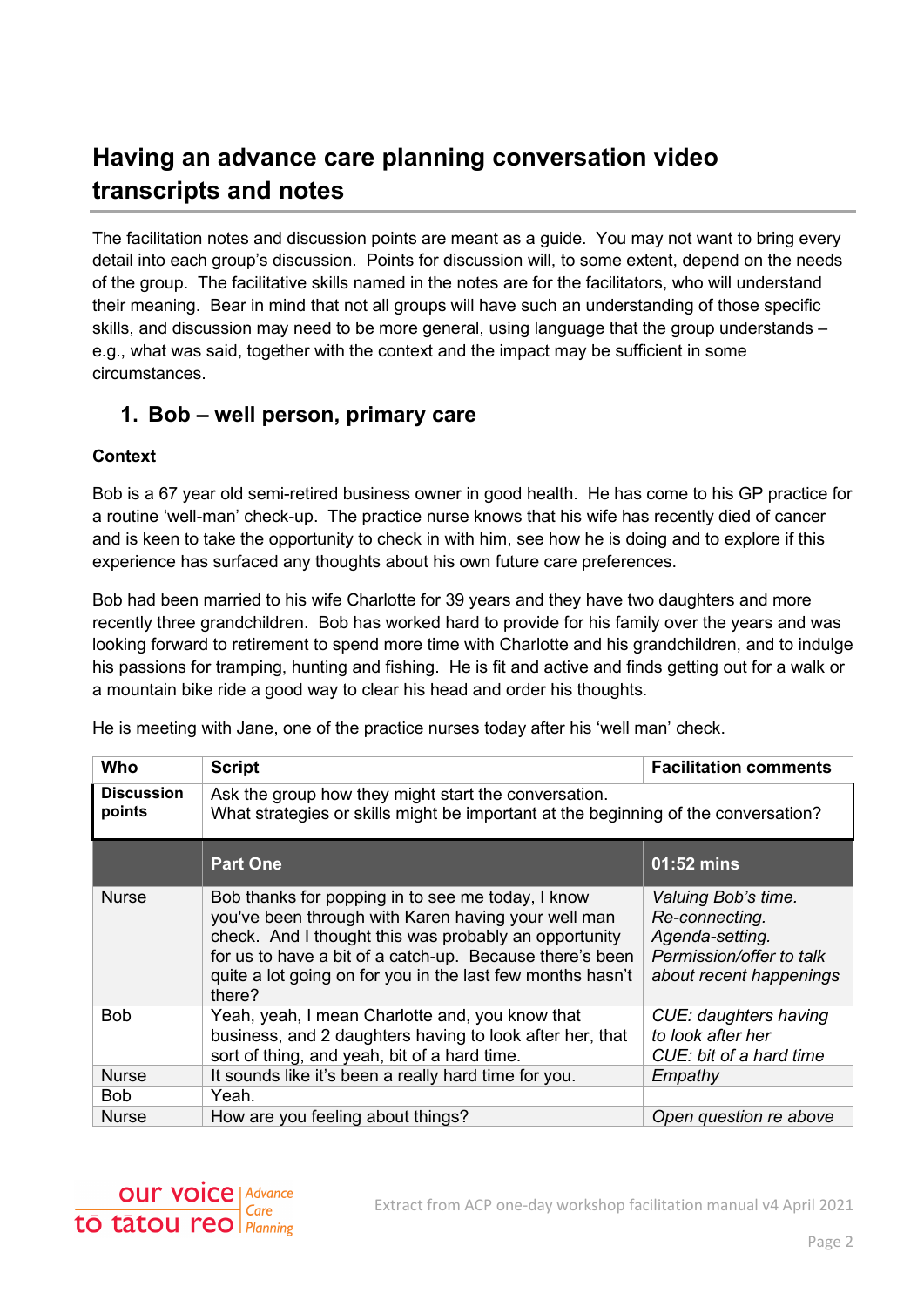| Who                         | <b>Script</b>                                                                                                                                                                                                                                                                                                                                                                                                                                                                                                                                                                                                                                                                                                                                                                                                                                                                                                                                                                                                                                                                                                                                                                                                        | <b>Facilitation comments</b>                                                                 |
|-----------------------------|----------------------------------------------------------------------------------------------------------------------------------------------------------------------------------------------------------------------------------------------------------------------------------------------------------------------------------------------------------------------------------------------------------------------------------------------------------------------------------------------------------------------------------------------------------------------------------------------------------------------------------------------------------------------------------------------------------------------------------------------------------------------------------------------------------------------------------------------------------------------------------------------------------------------------------------------------------------------------------------------------------------------------------------------------------------------------------------------------------------------------------------------------------------------------------------------------------------------|----------------------------------------------------------------------------------------------|
| <b>Bob</b>                  | Oh not too bad, a few adjustments, you know, yeah<br>(sigh). Daughter's getting back on track after having to<br>put a whole lot of time into her, mmm.                                                                                                                                                                                                                                                                                                                                                                                                                                                                                                                                                                                                                                                                                                                                                                                                                                                                                                                                                                                                                                                              | CUE: reference to<br>daughters having spent a<br>lot of time looking after<br>Charlotte      |
| <b>Nurse</b>                | So there's been an awful lot going on for all of you<br>hasn't there and - I'm guessing it's been a pretty tough<br>road to hoe the last wee while?                                                                                                                                                                                                                                                                                                                                                                                                                                                                                                                                                                                                                                                                                                                                                                                                                                                                                                                                                                                                                                                                  | Empathy<br><b>Educated Guess</b>                                                             |
| <b>Bob</b>                  | Yeah.                                                                                                                                                                                                                                                                                                                                                                                                                                                                                                                                                                                                                                                                                                                                                                                                                                                                                                                                                                                                                                                                                                                                                                                                                |                                                                                              |
| <b>Nurse</b>                | Yeah.                                                                                                                                                                                                                                                                                                                                                                                                                                                                                                                                                                                                                                                                                                                                                                                                                                                                                                                                                                                                                                                                                                                                                                                                                |                                                                                              |
| <b>Bob</b>                  | Yeah, but I'm fortunate that I don't have to go to work<br>every day and I can choose my time and everything<br>else like that. But yeah you can't sort of, you have to<br>restrict some of your activities and I like to get out and<br>about, so yeah. Now I can get back to it I suppose,<br>yeah.                                                                                                                                                                                                                                                                                                                                                                                                                                                                                                                                                                                                                                                                                                                                                                                                                                                                                                                |                                                                                              |
| <b>Nurse</b>                | Yeah absolutely. You mentioned a little bit about your<br>daughters and things being a bit tough for them?                                                                                                                                                                                                                                                                                                                                                                                                                                                                                                                                                                                                                                                                                                                                                                                                                                                                                                                                                                                                                                                                                                           | <b>Responding to CUE</b><br>about daughters                                                  |
| <b>Bob</b>                  | Yeah well I mean I had to rely on them to sort of provide<br>most of the care. I mean it was 24 hour in the end and<br>so I was sort of a bit in the background because I'm not<br>quite as good at that as they are. But it was pretty hard<br>on them, you know and their families, you know they've<br>got young kids, so yeah. Sort of wondered if I could<br>have done a bit more here and there, yeah.                                                                                                                                                                                                                                                                                                                                                                                                                                                                                                                                                                                                                                                                                                                                                                                                         | <b>CUES: Reliant on</b><br>daughters to care for<br>Charlotte<br>Could he have done<br>more? |
| <b>Nurse</b>                | It's hard knowing quite where to sit in some of those<br>situations isn't it?                                                                                                                                                                                                                                                                                                                                                                                                                                                                                                                                                                                                                                                                                                                                                                                                                                                                                                                                                                                                                                                                                                                                        | Empathy                                                                                      |
| <b>Bob</b>                  | Yeah, yeah, well -                                                                                                                                                                                                                                                                                                                                                                                                                                                                                                                                                                                                                                                                                                                                                                                                                                                                                                                                                                                                                                                                                                                                                                                                   |                                                                                              |
| <b>Nurse</b>                | Tough.                                                                                                                                                                                                                                                                                                                                                                                                                                                                                                                                                                                                                                                                                                                                                                                                                                                                                                                                                                                                                                                                                                                                                                                                               | Empathy                                                                                      |
| <b>Bob</b>                  | Yeah.                                                                                                                                                                                                                                                                                                                                                                                                                                                                                                                                                                                                                                                                                                                                                                                                                                                                                                                                                                                                                                                                                                                                                                                                                |                                                                                              |
| <b>Discussion</b><br>points | How was the conversation initiated?<br>$\bullet$<br>Let Bob know she knows the reason he came to see Dr and reference to<br>$\circ$<br>recent death of his wife (so both start on same page)<br>How did the nurse communicate empathy?<br>O<br>'It sounds like it's been a really tough time for you'<br>What was the impact of this?<br>O<br>Bob felt heard, that the nurse cares, he engaged in the conversation<br>What were some of the cues that Bob gave?<br>٠<br>Daughters having to look after Charlotte; bit of a hard time; he was reliant on<br>daughters to care for Charlotte<br>Were any responded to?<br>٠<br>'You mentioned a little bit about your daughters and things being tough for<br>them'<br>What is the relevance of the conversation so far regarding advance care<br>٠<br>planning?<br>Recent bereavement, family, setting the scene<br>Where would you go next in this conversation?<br>٠<br>Allow group to come up with suggestions. Acknowledge all suggestions -<br>$\circ$<br>there are no right or wrong answers.<br>If needing to prompt, ask 'what are some of the ways we might start to talk<br>$\circ$<br>about his preferences for the future?' Again, acknowledge all ideas. |                                                                                              |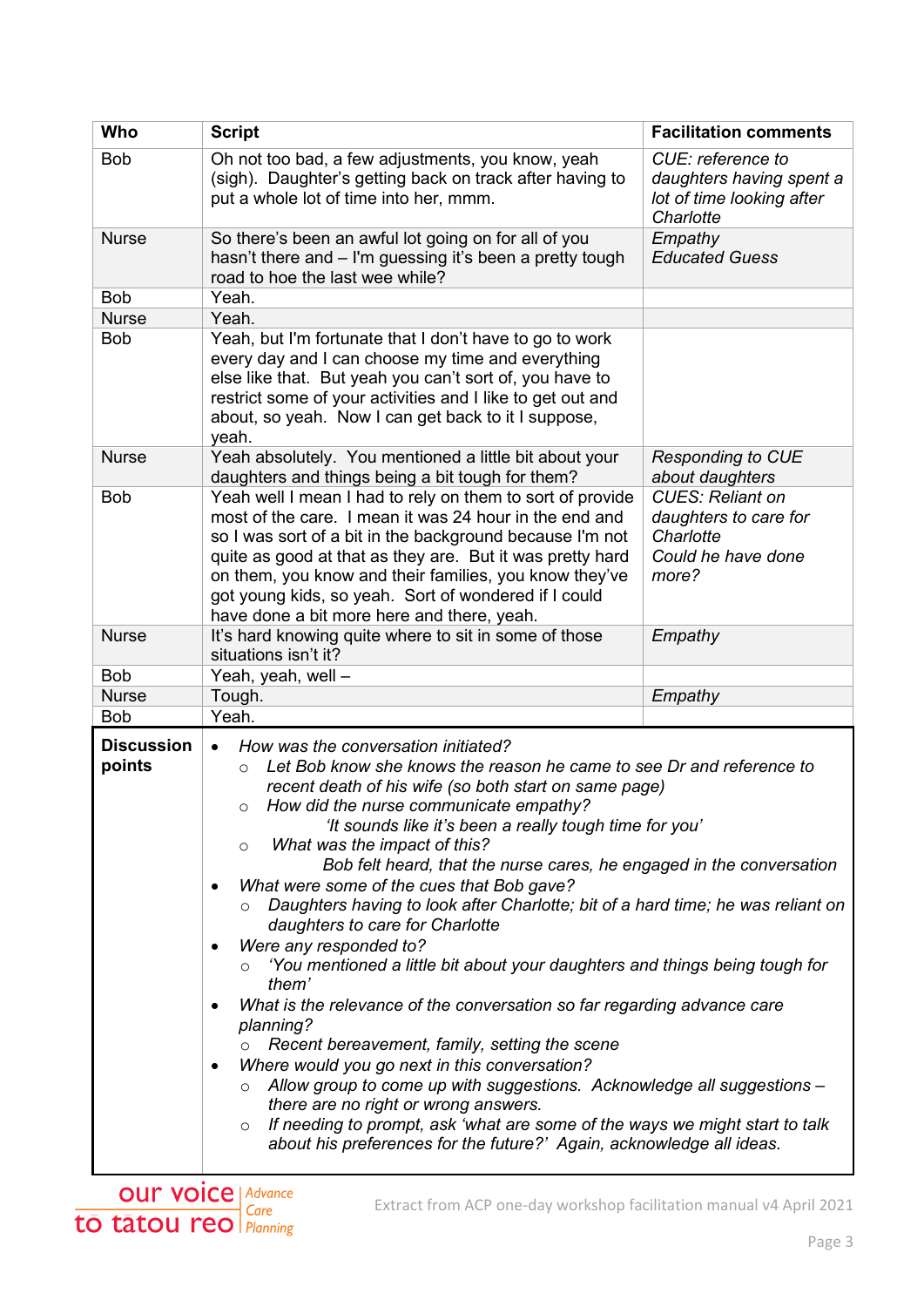| <b>Who</b>                 | <b>Script</b>                                                                                                                                                                                                                                                                                                                                                                                                                                                                                                                                                                                                                                                                                                 | <b>Facilitation comments</b>                                                                               |
|----------------------------|---------------------------------------------------------------------------------------------------------------------------------------------------------------------------------------------------------------------------------------------------------------------------------------------------------------------------------------------------------------------------------------------------------------------------------------------------------------------------------------------------------------------------------------------------------------------------------------------------------------------------------------------------------------------------------------------------------------|------------------------------------------------------------------------------------------------------------|
|                            |                                                                                                                                                                                                                                                                                                                                                                                                                                                                                                                                                                                                                                                                                                               |                                                                                                            |
|                            | <b>Part Two</b>                                                                                                                                                                                                                                                                                                                                                                                                                                                                                                                                                                                                                                                                                               | 02:49 mins                                                                                                 |
| <b>Nurse</b>               | Bob I'm wondering today and I'm not sure how it feels<br>for you, and whether it feels like it might be the time to<br>start these conversations  but often we find people,<br>when they've had the experiences, and the things that<br>have happened like recently for you with Charlotte's<br>death, that sometimes it gets them thinking about the<br>things that they might want for themselves if something<br>was to change and happen with their health in the<br>future. I'm wondering whether that might be something<br>you want to chat to me about today, if there have been<br>things that have been sort of percolating, or happening<br>and thinking about for you around what you might like? | Agenda-setting<br>Negotiation<br>Tentative                                                                 |
| <b>Bob</b>                 | Well I'm pretty fit and healthy I, you know I don't have<br>any immediate worries or anything else like that. But I<br>mean my older brother he keeled over on the golf<br>course, you know with a heart attack and, you know<br>they resuscitated him. But (sigh) he had pretty severe<br>brain damage and he only lasted a week and yeah, so,<br>it does make you think when something like that<br>happens to somebody pretty close to you like that,<br>yeah, yeah.                                                                                                                                                                                                                                       | Picked up on the concept<br>straight away<br>CUE: brother's death                                          |
| <b>Nurse</b>               | What sort of things did it make you think about in<br>particular?                                                                                                                                                                                                                                                                                                                                                                                                                                                                                                                                                                                                                                             | <b>Exploring thoughts with</b><br>open directive question                                                  |
| <b>Bob</b>                 | Well, you know I mean if that happened to me, well I<br>certainly wouldn't want to be still alive if I had severe<br>brain damage, I wouldn't see the point in that. If there<br>wasn't any quality of life, if couldn't get out and about,<br>enjoy my friends and, you know the family, and<br>probably more so than  I mean they're more<br>important than ever now, the grandkids and all that sort<br>of thing. If I couldn't do something, you know actively<br>with them, and help here and there, well (sigh) I don't<br>think there'd be a lot of point in carrying on, yeah.                                                                                                                        | Described Quality of Life,<br>and what he wouldn't<br>want.<br>CUE: family more<br>important than ever now |
| <b>Nurse</b>               | So that sense for you that it's really important to still be<br>part of that, part of your family, being active, and being<br>out and about I heard you mention as well?                                                                                                                                                                                                                                                                                                                                                                                                                                                                                                                                      | Reflection                                                                                                 |
| <b>Bob</b>                 | Yeah, oh yeah, well I'm pretty active outdoors, you<br>know out tramping and, you know the occasional<br>hunting trip, things like that with some of my mates.                                                                                                                                                                                                                                                                                                                                                                                                                                                                                                                                                | Gave more info in<br>response to reflection                                                                |
| <b>Nurse</b>               | The great Kiwi outdoorsman, absolutely -                                                                                                                                                                                                                                                                                                                                                                                                                                                                                                                                                                                                                                                                      | Reflection                                                                                                 |
| <b>Bob</b><br><b>Nurse</b> | Yeah, yeah, yeah, yeah, yeah, yeah.<br>I sense maybe if some of those things were more<br>restricted that that would be feeling quite different for<br>you and $-$                                                                                                                                                                                                                                                                                                                                                                                                                                                                                                                                            | Reflection<br>Clarification                                                                                |
| <b>Bob</b>                 | Yeah it would, it certainly would change my outlook on<br>life because it's been part of my life, you know right<br>from when I was a youth. So yeah I'd miss that and it                                                                                                                                                                                                                                                                                                                                                                                                                                                                                                                                     | Gave more info in<br>response to reflection                                                                |

Extract from ACP one-day workshop facilitation manual v4 April 2021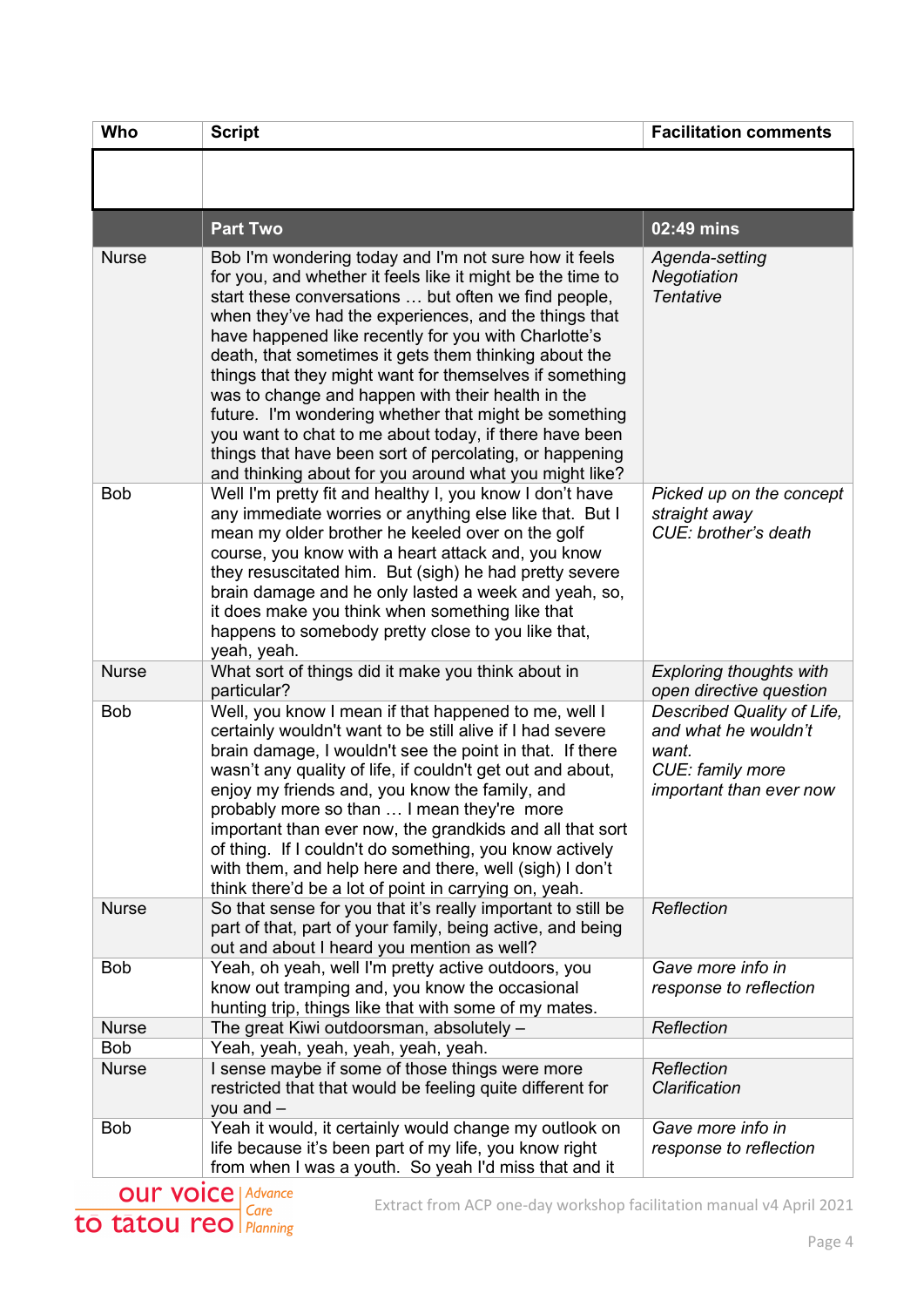| Who                         | <b>Script</b>                                                                                                                                                                                                                                                                                                                                                                                                                                                                                                                                                                                                                                                                                                                                                                                                                                                                                                                                                                                                                                                                                                                                                                                                                                                                                                                                                                                                                                                                                                                                                                                                                                                                                                                                                                                                                                                                      | <b>Facilitation comments</b>                                          |
|-----------------------------|------------------------------------------------------------------------------------------------------------------------------------------------------------------------------------------------------------------------------------------------------------------------------------------------------------------------------------------------------------------------------------------------------------------------------------------------------------------------------------------------------------------------------------------------------------------------------------------------------------------------------------------------------------------------------------------------------------------------------------------------------------------------------------------------------------------------------------------------------------------------------------------------------------------------------------------------------------------------------------------------------------------------------------------------------------------------------------------------------------------------------------------------------------------------------------------------------------------------------------------------------------------------------------------------------------------------------------------------------------------------------------------------------------------------------------------------------------------------------------------------------------------------------------------------------------------------------------------------------------------------------------------------------------------------------------------------------------------------------------------------------------------------------------------------------------------------------------------------------------------------------------|-----------------------------------------------------------------------|
|                             | would, you know I don't know what I'd replace it with,<br>you know, yeah, yeah.                                                                                                                                                                                                                                                                                                                                                                                                                                                                                                                                                                                                                                                                                                                                                                                                                                                                                                                                                                                                                                                                                                                                                                                                                                                                                                                                                                                                                                                                                                                                                                                                                                                                                                                                                                                                    |                                                                       |
| <b>Nurse</b>                | So that's really helpful for me to know that for you being<br>able to be out and about, to be able to be active, to be<br>able to be still, you know interacting with the outdoors,<br>is a really important thing for you in your life. And if you<br>couldn't do that at this stage you're not quite sure how it<br>would feel going forward, is that, have I captured that<br>right?                                                                                                                                                                                                                                                                                                                                                                                                                                                                                                                                                                                                                                                                                                                                                                                                                                                                                                                                                                                                                                                                                                                                                                                                                                                                                                                                                                                                                                                                                            | Validating what he has<br>shared<br>Internal summary<br>Clarification |
| <b>Bob</b>                  | Yeah, yeah, yeah, yeah, I mean that would be, you<br>know I would think I'm having a lesser standard of life<br>than what I'd been having previously and yeah it would<br>colour my thinking -                                                                                                                                                                                                                                                                                                                                                                                                                                                                                                                                                                                                                                                                                                                                                                                                                                                                                                                                                                                                                                                                                                                                                                                                                                                                                                                                                                                                                                                                                                                                                                                                                                                                                     |                                                                       |
| <b>Nurse</b>                | Colour your thinking a little bit?                                                                                                                                                                                                                                                                                                                                                                                                                                                                                                                                                                                                                                                                                                                                                                                                                                                                                                                                                                                                                                                                                                                                                                                                                                                                                                                                                                                                                                                                                                                                                                                                                                                                                                                                                                                                                                                 | Reflection                                                            |
| <b>Bob</b>                  | Yeah.                                                                                                                                                                                                                                                                                                                                                                                                                                                                                                                                                                                                                                                                                                                                                                                                                                                                                                                                                                                                                                                                                                                                                                                                                                                                                                                                                                                                                                                                                                                                                                                                                                                                                                                                                                                                                                                                              |                                                                       |
| <b>Discussion</b><br>points | Did the nurse bring up advance care planning? [Yes]<br>How did she do that? [I'm wondering  after experiences  sometimes it<br>$\circ$<br>gets them thinking about things they might want for themselves<br>She was tentative<br>She made it relevant to him by linking this conversation to his<br>$\blacksquare$<br>experience with Charlotte<br>She asked permission/negotiated proceeding [I'm wondering<br>٠<br>whether that might be something you want to chat to me<br>about today ]<br>Was advance care planning named? Does that matter at this stage? [No<br>$\circ$<br>the important thing is that it is relevant to him  naming it can come later]<br>How did she move through the conversation?<br>Explored CUE- brother's death [What sort of things did it make you think<br>$\circ$<br>about in particular?]<br>She reflected back to him what he had shared [So that sense for you  part<br>$\circ$<br>of your family]<br>Internal summary and clarification [for you being able to be out and about<br>$\circ$<br>outdoors  important to you  have I captured that right?]<br>What was the impact of following the cue, reflecting back what he had said,<br>summarising and asking if she had got it right?<br>He shared more. He gave us information about what quality of life means to<br>$\circ$<br>him (without being specifically asked).<br>So we've learnt a bit about what Quality of Life means to him, and something of<br>what he would not want. How might you move forward?<br>Allow the group to come up with suggestions.<br>$\circ$<br>If needing to prompt, suggest:<br>$\circ$<br>'Would you want to move the conversation towards end of life preferences for<br>example? How might we do that?'[Pick up on when he talked of Charlotte's<br>end of life]<br>Or other open question linked to something he has previously said?<br>$\circ$ |                                                                       |
|                             | <b>Part Three</b>                                                                                                                                                                                                                                                                                                                                                                                                                                                                                                                                                                                                                                                                                                                                                                                                                                                                                                                                                                                                                                                                                                                                                                                                                                                                                                                                                                                                                                                                                                                                                                                                                                                                                                                                                                                                                                                                  | 01:38 mins                                                            |
| <b>Nurse</b>                | And I know that you sort of mentioned a wee while ago<br>in this conversation about Charlotte and how tough it<br>was with the girls looking after her. If things were to<br>change and meant you needed increased support and                                                                                                                                                                                                                                                                                                                                                                                                                                                                                                                                                                                                                                                                                                                                                                                                                                                                                                                                                                                                                                                                                                                                                                                                                                                                                                                                                                                                                                                                                                                                                                                                                                                     | Open question related to<br>what he has shared<br>already.            |

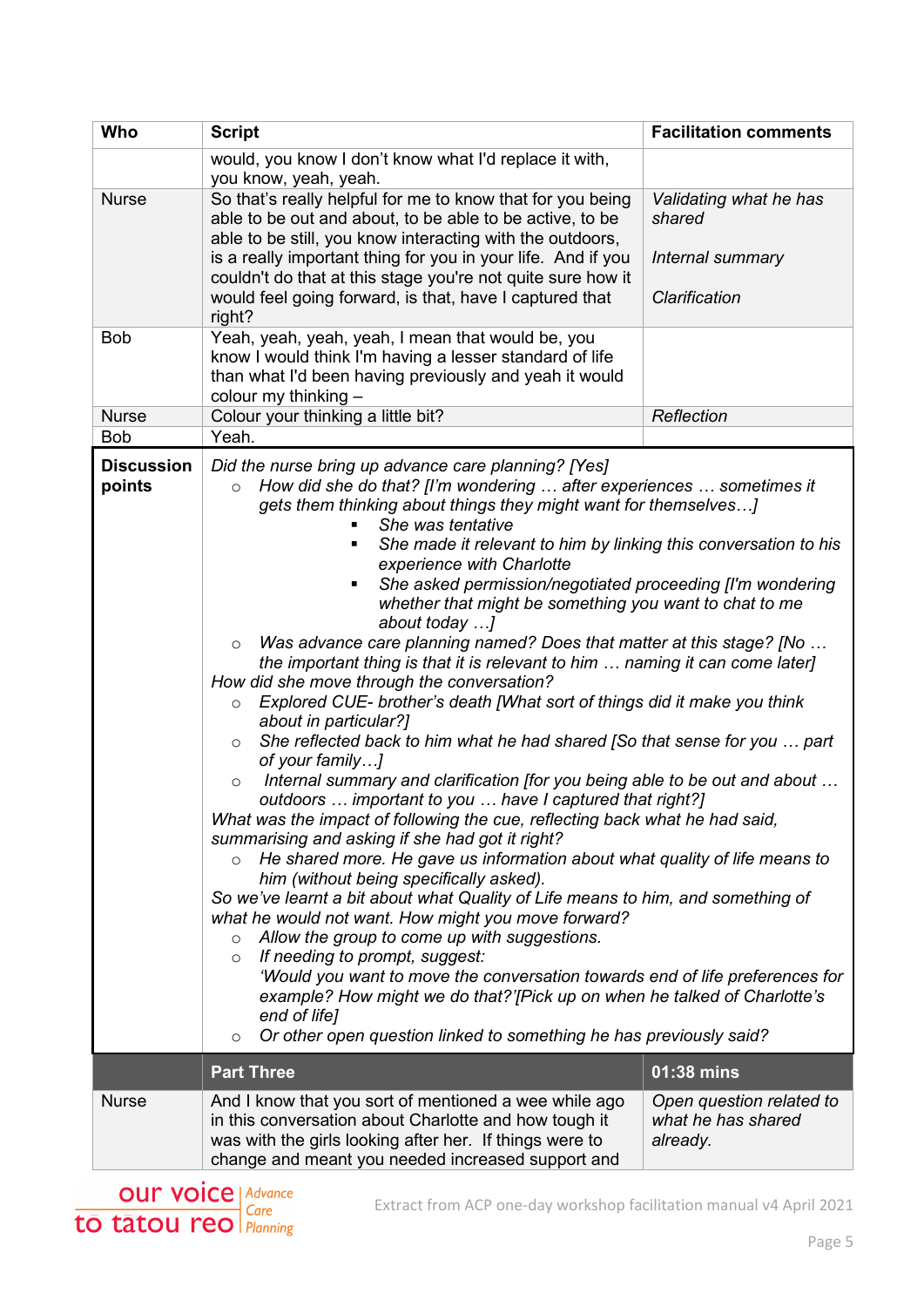| Who                         | <b>Script</b>                                                                                                                                                                                                                                                                                                                                                                                                                                                                                                                                                                                                                                    | <b>Facilitation comments</b>                |
|-----------------------------|--------------------------------------------------------------------------------------------------------------------------------------------------------------------------------------------------------------------------------------------------------------------------------------------------------------------------------------------------------------------------------------------------------------------------------------------------------------------------------------------------------------------------------------------------------------------------------------------------------------------------------------------------|---------------------------------------------|
|                             | care, and maybe even thinking about sort of as things<br>were coming closer to the end of your life, have you<br>thought about what you might like in that situation?                                                                                                                                                                                                                                                                                                                                                                                                                                                                            | <b>Exploring End of Life</b><br>preferences |
| <b>Bob</b>                  | Mmm, well I certainly wouldn't wanna be kept alive<br>artificially, you know I mean yeah. If I can't have, you<br>know make my own decisions and, you know choose<br>when I wanna go out and things like this. And if I<br>couldn't get out and about (sigh) I wouldn't be too happy<br>about it, yeah.                                                                                                                                                                                                                                                                                                                                          |                                             |
| <b>Nurse</b>                | So that's definitely feeling important                                                                                                                                                                                                                                                                                                                                                                                                                                                                                                                                                                                                           | Acknowledgement                             |
| <b>Bob</b>                  | Yeah.                                                                                                                                                                                                                                                                                                                                                                                                                                                                                                                                                                                                                                            |                                             |
| <b>Nurse</b>                | What about where you might wanna be in terms of your<br>care?                                                                                                                                                                                                                                                                                                                                                                                                                                                                                                                                                                                    | <b>Exploring further</b>                    |
| <b>Bob</b>                  | Well I wouldn't wanna have to be reliant on my<br>daughters again, I think they've done enough, you know<br>caring for the family. And I'd rather go into somewhere<br>like a Hospice or somewhere like that where, you know<br>you've got professionals looking after you. And your<br>family are your family, and your friends can come and<br>see you and yeah, that's a pretty good sort of a place to<br>be from what I've seen with people, friends that I've had<br>in there, yeah.                                                                                                                                                       |                                             |
| <b>Nurse</b>                | So that sense for you that actually if things did<br>deteriorate with your health and you were needing that<br>increasing care it would be important for you be having<br>your daughters to be your daughters -                                                                                                                                                                                                                                                                                                                                                                                                                                  | Reflection<br>Clarification                 |
| <b>Bob</b>                  | Yeah.                                                                                                                                                                                                                                                                                                                                                                                                                                                                                                                                                                                                                                            |                                             |
| <b>Nurse</b>                | And your friends to be your friends -                                                                                                                                                                                                                                                                                                                                                                                                                                                                                                                                                                                                            |                                             |
| <b>Bob</b>                  | Oh yeah.                                                                                                                                                                                                                                                                                                                                                                                                                                                                                                                                                                                                                                         |                                             |
| <b>Nurse</b>                | Not the people that are taking care of you?                                                                                                                                                                                                                                                                                                                                                                                                                                                                                                                                                                                                      |                                             |
| <b>Bob</b>                  | Yeah, yeah.                                                                                                                                                                                                                                                                                                                                                                                                                                                                                                                                                                                                                                      |                                             |
| <b>Nurse</b>                | That would be okay to be kinda left to the experts?                                                                                                                                                                                                                                                                                                                                                                                                                                                                                                                                                                                              |                                             |
| <b>Bob</b><br><b>Nurse</b>  | Yeah. Yeah, yeah, certainly, yeah.<br>Yeah. Okay.                                                                                                                                                                                                                                                                                                                                                                                                                                                                                                                                                                                                |                                             |
| <b>Discussion</b><br>points | So how did nurse bring up End of Life? [You mentioned  Charlotte and how tough<br>girls looking after her  If  you needed increased support and care  have<br>you thought about what you might like ]<br>Open question linked to what he had shared earlier<br>What was the effect?<br>He shared something of what he wouldn't want at the end of his life<br>$\circ$                                                                                                                                                                                                                                                                            |                                             |
|                             | What else have we learned?<br>He wouldn't want his daughters to have to care for him  he'd rather be<br>$\circ$<br>somewhere where family can be family<br>What did the nurse do to elicit this information?<br>Acknowledged what he said [so that's important]<br>$\circ$<br>Open question [what about where you might wanna be]<br>$\circ$<br>This works because the questions have been linked to what he has<br>$\blacksquare$<br>shared, and he understands the relevance to him  the same question<br>might not be so effective, without this 'groundwork'<br>Where would you go next?<br>$\circ$ Allow group to come up with suggestions. |                                             |

Extract from ACP one-day workshop facilitation manual v4 April 2021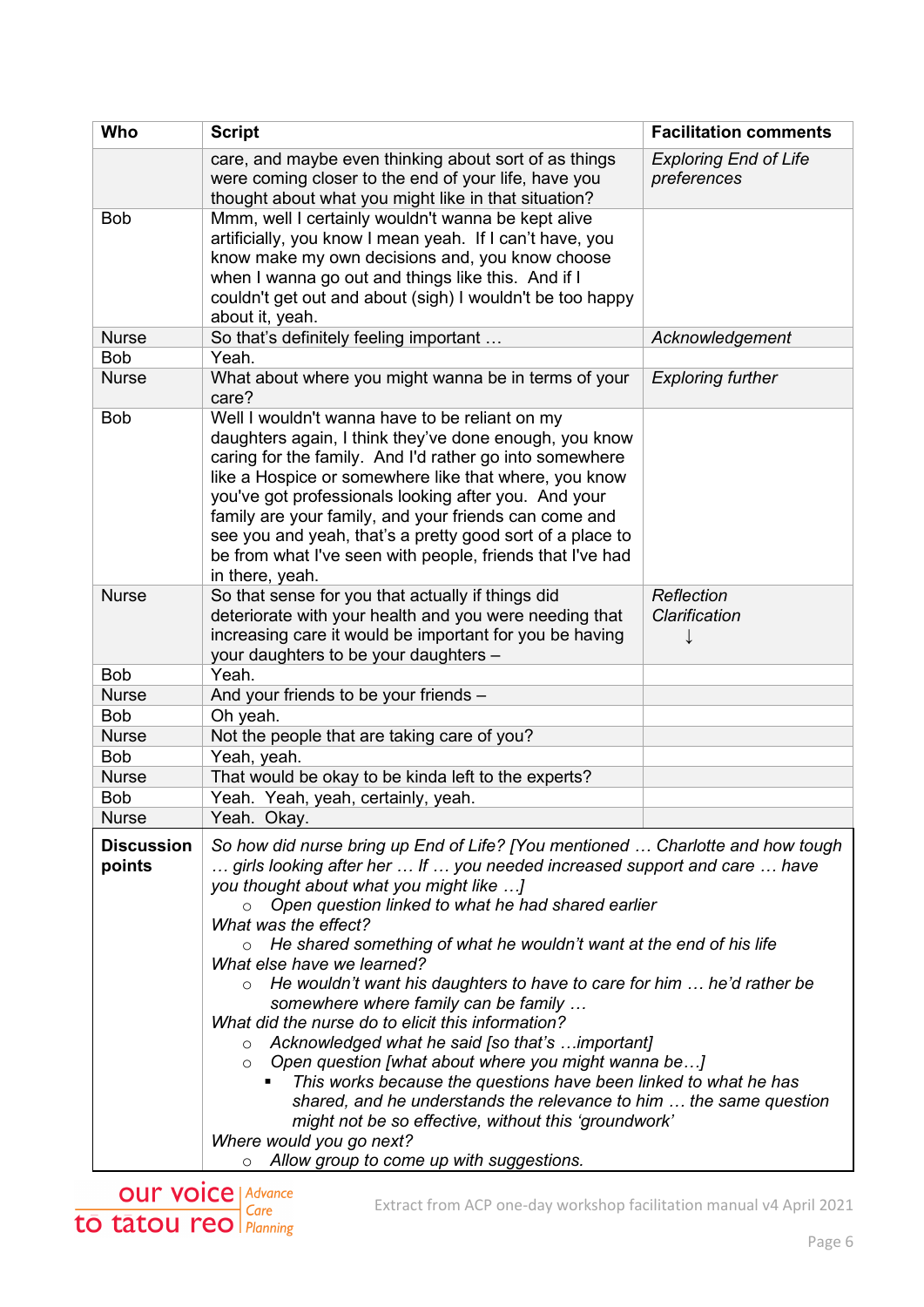| <b>Who</b>                  | <b>Script</b>                                                                                                                                                                                                                                                                                                                                                                                                                                                        | <b>Facilitation comments</b>                                                                                                                                                                           |
|-----------------------------|----------------------------------------------------------------------------------------------------------------------------------------------------------------------------------------------------------------------------------------------------------------------------------------------------------------------------------------------------------------------------------------------------------------------------------------------------------------------|--------------------------------------------------------------------------------------------------------------------------------------------------------------------------------------------------------|
|                             | If needing to prompt, ask 'what else would you want to try to cover in this<br>$\circ$                                                                                                                                                                                                                                                                                                                                                                               |                                                                                                                                                                                                        |
|                             | conversation?' OR<br>'If you wanted to start to wrap up the conversation, how might we do that?'<br>$\circ$                                                                                                                                                                                                                                                                                                                                                          |                                                                                                                                                                                                        |
|                             | <b>Part Four</b>                                                                                                                                                                                                                                                                                                                                                                                                                                                     | 01:25 mins                                                                                                                                                                                             |
| <b>Nurse</b>                | That's really important information, thank you so much<br>Bob, a really great chance to start thinking about these<br>things and for me to hear where you're up to with some<br>of this thinking $-$                                                                                                                                                                                                                                                                 | Acknowledgement                                                                                                                                                                                        |
| <b>Bob</b>                  | Yeah.                                                                                                                                                                                                                                                                                                                                                                                                                                                                |                                                                                                                                                                                                        |
| <b>Nurse</b>                | And I wonder if it's something that we might be able to<br>pick up a conversation again in the future a little bit<br>more about this. Because I think given the experience<br>you've been through with Charlotte and the experience<br>with your brother, and the thinking that you've clearly<br>been doing about some of this, it might be the<br>opportunity to create something we call an advance<br>care planning document. Have you heard of that<br>before? | <b>Negotiating further</b><br>conversation<br>Introduce the words<br>advance care planning<br>and concept of a<br>documented plan<br>Find out knowledge of<br>advance care planning -<br>open question |
| <b>Bob</b>                  | No, no I haven't, but I, yeah being a businessperson I<br>know that you've gotta plan for things and if you don't<br>they jump on top of you when you least expect it, yeah.                                                                                                                                                                                                                                                                                         | He gets it<br>Agrees important                                                                                                                                                                         |
| <b>Nurse</b>                | Absolutely, and I guess this is a chance to put down<br>some of those things on paper, those things that you've<br>talked about that are important for you, and why they're<br>important for you. So that we've got some guidance in<br>the future about how we might care for you and look<br>after you if something did happen with your health that<br>meant you weren't the person that could tell us those<br>things anymore                                    | <b>Explanation of advance</b><br>care planning                                                                                                                                                         |
| <b>Bob</b>                  | Yeah, yeah, well that's the problem, if you can't<br>communicate your wishes you're gonna get all sorts of<br>things foisted onto you aren't you, yeah, things you<br>don't want?                                                                                                                                                                                                                                                                                    | Hearing her                                                                                                                                                                                            |
| <b>Nurse</b>                | Absolutely and this is a chance for you to say what you<br>do want, what you wouldn't want so that we have a real<br>clear sense of the care that we give you.                                                                                                                                                                                                                                                                                                       | <b>Expands explanation</b>                                                                                                                                                                             |
| <b>Bob</b>                  | Yeah.                                                                                                                                                                                                                                                                                                                                                                                                                                                                |                                                                                                                                                                                                        |
| <b>Nurse</b>                | Something that you'd be interested in talking a little $-$ bit<br>more about -                                                                                                                                                                                                                                                                                                                                                                                       | Negotiation                                                                                                                                                                                            |
| <b>Bob</b>                  | Yeah I think so, yeah.                                                                                                                                                                                                                                                                                                                                                                                                                                               |                                                                                                                                                                                                        |
| <b>Nurse</b>                | Okay well let's set up a time and we can have a bit<br>more of a detailed discussion about that in the future?                                                                                                                                                                                                                                                                                                                                                       | Planning                                                                                                                                                                                               |
| <b>Bob</b>                  | Great.                                                                                                                                                                                                                                                                                                                                                                                                                                                               |                                                                                                                                                                                                        |
| <b>Nurse</b><br><b>Bob</b>  | Thank you.                                                                                                                                                                                                                                                                                                                                                                                                                                                           |                                                                                                                                                                                                        |
|                             | Okay.                                                                                                                                                                                                                                                                                                                                                                                                                                                                |                                                                                                                                                                                                        |
| <b>Discussion</b><br>points | Does he understand advance care planning? How do we know?<br>Yes<br>$\Omega$<br>'I know that you gotta plan for things'<br>$\circ$<br>'yeah, well that's the problem, if you can't communicate your wishes'<br>$\circ$                                                                                                                                                                                                                                               |                                                                                                                                                                                                        |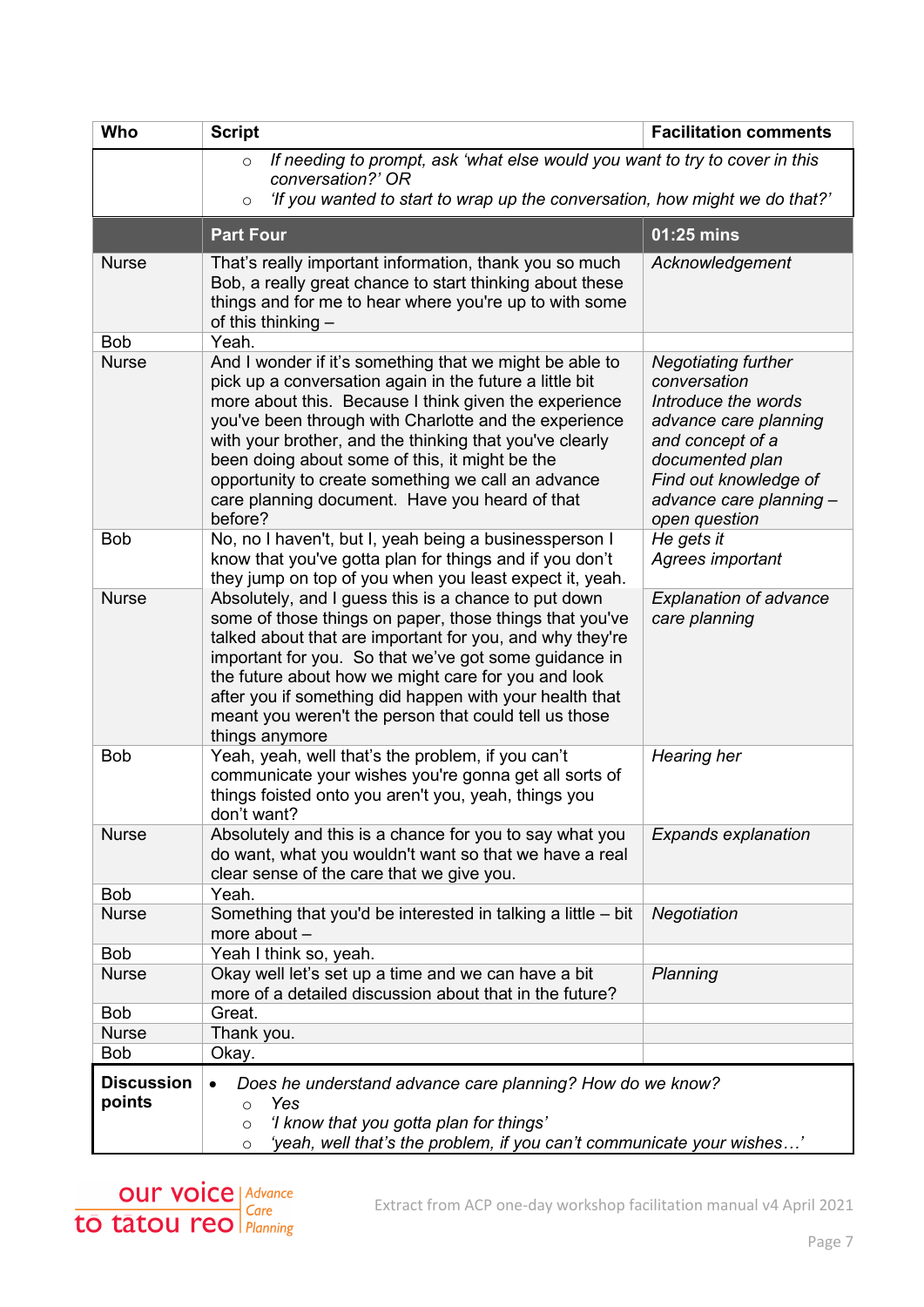| Who | <b>Script</b>                                                                                                                                                                                                                                                                                                                                                                                                                                                                                                                                                                                                                 | <b>Facilitation comments</b> |
|-----|-------------------------------------------------------------------------------------------------------------------------------------------------------------------------------------------------------------------------------------------------------------------------------------------------------------------------------------------------------------------------------------------------------------------------------------------------------------------------------------------------------------------------------------------------------------------------------------------------------------------------------|------------------------------|
|     | Would the explanation have been as effective at the beginning of the<br>conversation? Why?/Why not? (Why does it work now?)<br>Done the ground work<br>$\circ$<br>$\circ$ Linked explanation to what he has shared in order to make it relevant to him<br>He has been heard (reflection, empathy => shared more info)<br>You may like to get the group to list what Bob has shared in terms of<br>$\bullet$<br>preferences (depending on how time is going and needs of group)<br>Get the group to summarise the communication tools that the nurse used to<br>$\bullet$<br>gather information from Bob about his preferences |                              |

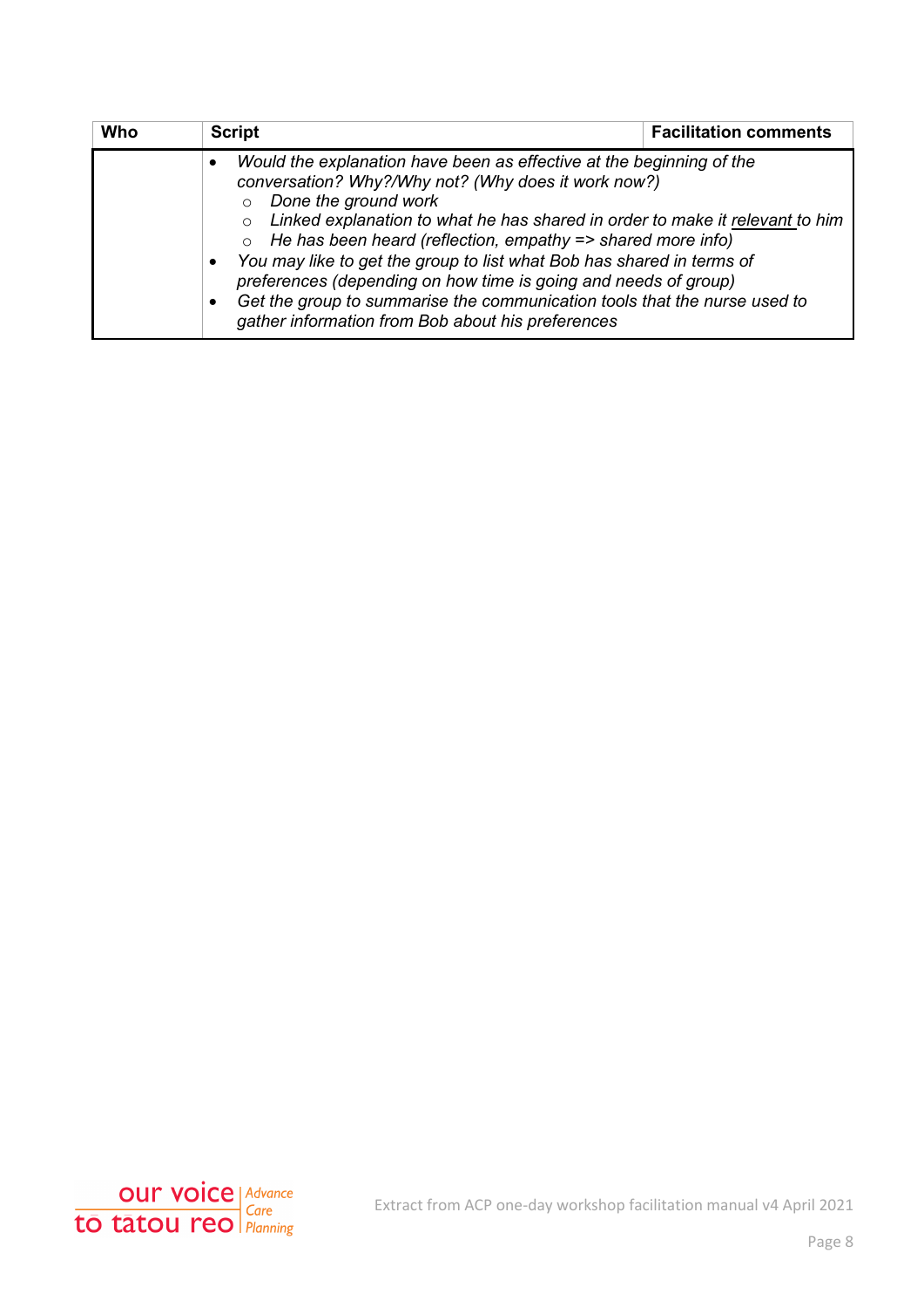## **2. Gladys – post stroke, Residential Aged Care**

#### **Context**

79 year old lady who was living with her husband, Rex, in a Retirement Village townhouse until 2 months ago when she had a stroke. Following treatment in hospital with several weeks of rehabilitation, she has been admitted to an Aged Residential Care facility where she has been for 3 weeks. She walks with a frame, has some right-sided deficit so requires help with showering and dressing and cutting up her food. This conversation is part of the process of developing Gladys's long-term care plan. The nurse having the conversation today has provided Gladys with the written information and they have had an introductory conversation about Advance Care Planning. Gladys did not want her husband present during this initial conversation.

| Who                         | <b>Script</b>                                                                                                                                                                                                                                                                                                                                                                                                                                                                                                                                                                                                                                                     | <b>Facilitation comments</b>                                                                                                     |
|-----------------------------|-------------------------------------------------------------------------------------------------------------------------------------------------------------------------------------------------------------------------------------------------------------------------------------------------------------------------------------------------------------------------------------------------------------------------------------------------------------------------------------------------------------------------------------------------------------------------------------------------------------------------------------------------------------------|----------------------------------------------------------------------------------------------------------------------------------|
| <b>Discussion</b><br>points | Ask the group how they might start the conversation.<br>What strategies or skills might be important at the beginning of this conversation?<br>Get ideas from the group. Refer to the list we have made if necessary, and to what<br>worked for the conversation with Bob.                                                                                                                                                                                                                                                                                                                                                                                        |                                                                                                                                  |
|                             | <b>Part One</b>                                                                                                                                                                                                                                                                                                                                                                                                                                                                                                                                                                                                                                                   | 02:02 mins                                                                                                                       |
| <b>Nurse</b>                | Gladys thanks for making the time to come and<br>see me today and to catch up -                                                                                                                                                                                                                                                                                                                                                                                                                                                                                                                                                                                   | <b>Valuing Gladys's time</b>                                                                                                     |
| Gladys                      | It's okay.                                                                                                                                                                                                                                                                                                                                                                                                                                                                                                                                                                                                                                                        |                                                                                                                                  |
| <b>Nurse</b>                | How are you going?                                                                                                                                                                                                                                                                                                                                                                                                                                                                                                                                                                                                                                                | Open question                                                                                                                    |
| Gladys                      | Not bad, not bad. I'm not enjoying it, you know,<br>the hospital people are lovely, you know and they<br>try to entertain you and things. And worrying<br>about my husband Rex because he's on his own,<br>and I do most of the stuff at home. And I don't<br>know whether he'll remember to do anything, you<br>know, and he suffers a lot from arthritis. So I<br>always have to watch out for him when we go out,<br>like you know because he tends not to look where<br>he's going, so he trips up. And if I'm not there I'm<br>worried that he'll have a fall somewhere and break<br>something, and you know I just, you know. And I<br>miss being with him. | <b>CUE: Worried about Rex</b><br><b>CUE: Miss being with Rex</b><br>Minimal prompts from nurse<br>ok  nodding<br>Allow to 'vent' |
| <b>Nurse</b>                | You've had some big changes haven't you Gladys<br>in the last few weeks?                                                                                                                                                                                                                                                                                                                                                                                                                                                                                                                                                                                          | Acknowledgement of Gladys's<br>situation                                                                                         |
| Gladys                      | Yes, yes I have coz, you know I'm used to being<br>busy in the village, I get involved in a lot of things<br>there, you know. I, I do the gift table there and<br>organise getting the money, and delivering the<br>gifts, but who's gonna do it if I'm not there?<br>Because nobody else seems to want to do<br>anything like that, you know and I dunno -                                                                                                                                                                                                                                                                                                       | <b>CUE: Missing identity of being</b><br>a member of the village? Not<br>feeling useful anymore?                                 |
| <b>Nurse</b>                | Gladys it's been a huge change for you hasn't it -                                                                                                                                                                                                                                                                                                                                                                                                                                                                                                                                                                                                                | Empathy                                                                                                                          |
| Gladys                      | Yes                                                                                                                                                                                                                                                                                                                                                                                                                                                                                                                                                                                                                                                               |                                                                                                                                  |
| <b>Nurse</b>                | Since you had that stroke, now you've ended up<br>needing more care and so that's why you're here                                                                                                                                                                                                                                                                                                                                                                                                                                                                                                                                                                 | Acknowledgement of current<br>situation and past life                                                                            |



Extract from ACP one-day workshop facilitation manual v4 April 2021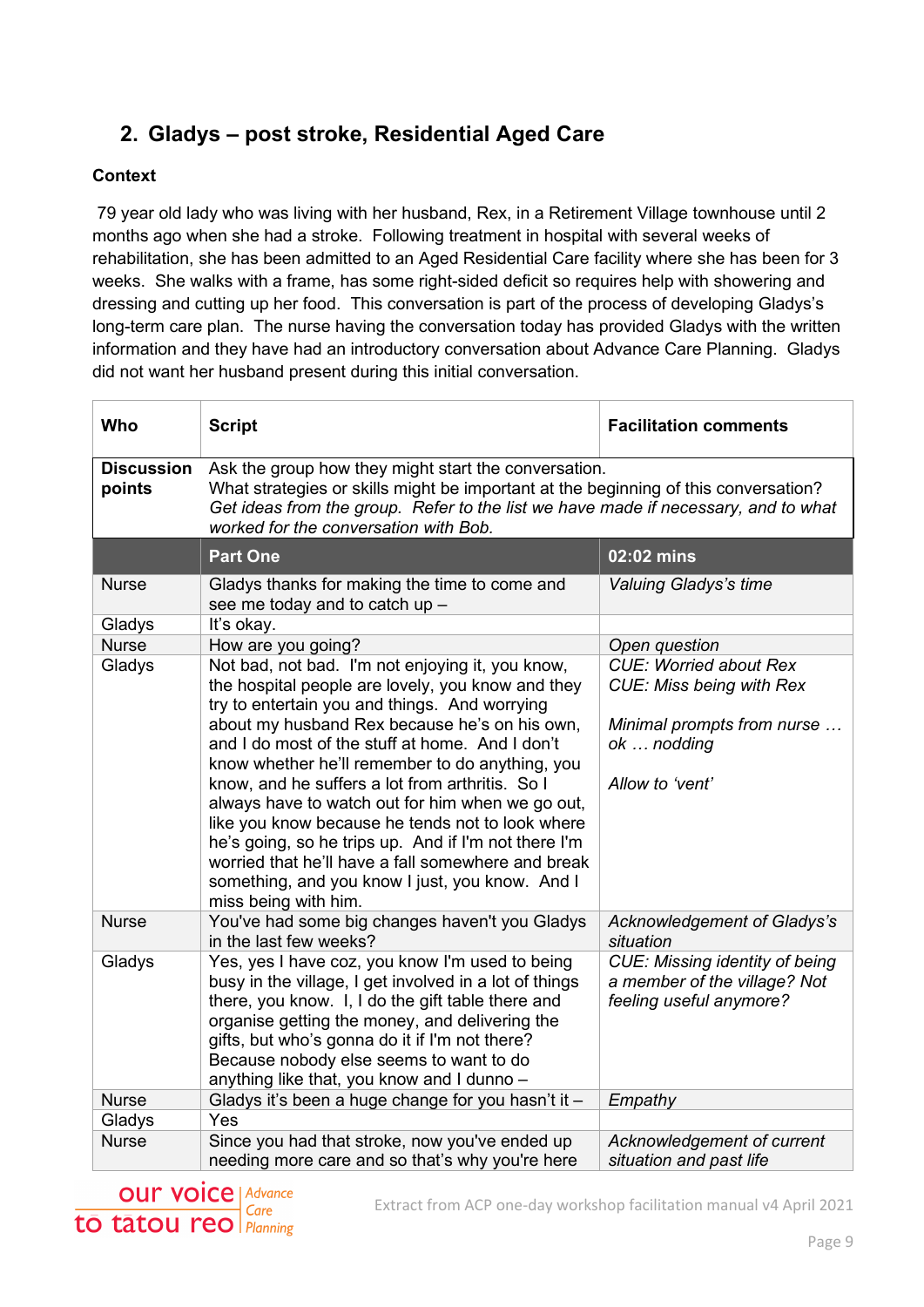| Who                         | <b>Script</b>                                                                                                                                                                                                                                                                                                                                                                                                                                                                                                                                                                                                                                                                                                                                                                                                                                                                                                                                                                                                                                                                                                                                                                                | <b>Facilitation comments</b>                                                                              |
|-----------------------------|----------------------------------------------------------------------------------------------------------------------------------------------------------------------------------------------------------------------------------------------------------------------------------------------------------------------------------------------------------------------------------------------------------------------------------------------------------------------------------------------------------------------------------------------------------------------------------------------------------------------------------------------------------------------------------------------------------------------------------------------------------------------------------------------------------------------------------------------------------------------------------------------------------------------------------------------------------------------------------------------------------------------------------------------------------------------------------------------------------------------------------------------------------------------------------------------|-----------------------------------------------------------------------------------------------------------|
|                             | with us. And it sounds like you've been very<br>active and busy in your life -                                                                                                                                                                                                                                                                                                                                                                                                                                                                                                                                                                                                                                                                                                                                                                                                                                                                                                                                                                                                                                                                                                               |                                                                                                           |
| Gladys                      | Yeah.                                                                                                                                                                                                                                                                                                                                                                                                                                                                                                                                                                                                                                                                                                                                                                                                                                                                                                                                                                                                                                                                                                                                                                                        |                                                                                                           |
| <b>Nurse</b>                | And that's, you're not able to do those things<br>anymore $-$                                                                                                                                                                                                                                                                                                                                                                                                                                                                                                                                                                                                                                                                                                                                                                                                                                                                                                                                                                                                                                                                                                                                | Reflection                                                                                                |
| Gladys                      | This is right, I mean I make my own birthday cards<br>and Christmas cards, and now I can't do that -                                                                                                                                                                                                                                                                                                                                                                                                                                                                                                                                                                                                                                                                                                                                                                                                                                                                                                                                                                                                                                                                                         | <b>CUE: Feeling useless?</b>                                                                              |
| <b>Nurse</b>                | You can't do anything -                                                                                                                                                                                                                                                                                                                                                                                                                                                                                                                                                                                                                                                                                                                                                                                                                                                                                                                                                                                                                                                                                                                                                                      | Reflection                                                                                                |
| Gladys                      | Coz I'm right-handed, you know I don't know<br>who's gonna do the cooking when I, you know I<br>am going to get back home aren't I?                                                                                                                                                                                                                                                                                                                                                                                                                                                                                                                                                                                                                                                                                                                                                                                                                                                                                                                                                                                                                                                          | CUE: getting back home                                                                                    |
| <b>Discussion</b><br>points | How was the conversation initiated?<br>$\bullet$<br>Thanking Gladys for her time - valuing her<br>$\circ$<br>Open question "how are you going?"<br>$\circ$<br>Need to find out if she is in a space to be able to have this<br>conversation<br>What she says may be a starting point for discussion<br>What cues did she give us?<br>$\bullet$<br><b>Worried about and missing Rex</b><br>$\circ$<br>Missing her identity as a member of the village? [used to being busy and<br>$\circ$<br>involved in the village]<br>Feeling useless? [used to do the gift table]; [I make my own  cards  now<br>$\circ$<br>l can'tl<br>What does it sound like is happening for Gladys?<br>$\bullet$<br>Grieving for her past life<br>$\circ$<br>How did Carla respond?<br>$\bullet$<br>Acknowledgement [you've had some big changes]<br>$\circ$<br>Reflection [you're not able to do those things any more]<br>$\circ$<br>Summary of current situation [since you had that stroke  needing more<br>$\circ$<br>care  been active and busy]<br>How would you respond to Gladys's last question?<br>$\bullet$<br>o Allow group to come up with suggestions and then say "let's see how Carla<br>responds". |                                                                                                           |
|                             | <b>Part Two</b>                                                                                                                                                                                                                                                                                                                                                                                                                                                                                                                                                                                                                                                                                                                                                                                                                                                                                                                                                                                                                                                                                                                                                                              | $\overline{01:}04 \overline{\text{mins}}$                                                                 |
| <b>Nurse</b>                | Gladys you know we need to see how things go, it<br>sounds like being at home with Rex is something<br>that's really important to you -                                                                                                                                                                                                                                                                                                                                                                                                                                                                                                                                                                                                                                                                                                                                                                                                                                                                                                                                                                                                                                                      | Honesty; tentative<br>Acknowledgement of<br>importance of being at home                                   |
| Gladys                      | Ooh yes I can't, I can't even begin to imagine not<br>being there with him, you know, and I worry about<br>him being on his own all the time, he'll be so<br>lonely. I might not get back home again, I just -                                                                                                                                                                                                                                                                                                                                                                                                                                                                                                                                                                                                                                                                                                                                                                                                                                                                                                                                                                               | Affirms importance<br>CUE: worried about Rex (2nd<br>time)<br>CUE: thought about not getting<br>back home |
| <b>Nurse</b>                | You've obviously thought about that?                                                                                                                                                                                                                                                                                                                                                                                                                                                                                                                                                                                                                                                                                                                                                                                                                                                                                                                                                                                                                                                                                                                                                         | <b>Exploring thoughts of not</b><br>getting back home                                                     |
| Gladys                      | I have a lot.                                                                                                                                                                                                                                                                                                                                                                                                                                                                                                                                                                                                                                                                                                                                                                                                                                                                                                                                                                                                                                                                                                                                                                                |                                                                                                           |
| <b>Nurse</b>                | What if you couldn't get back home.                                                                                                                                                                                                                                                                                                                                                                                                                                                                                                                                                                                                                                                                                                                                                                                                                                                                                                                                                                                                                                                                                                                                                          | Prompting disclosure about<br>that                                                                        |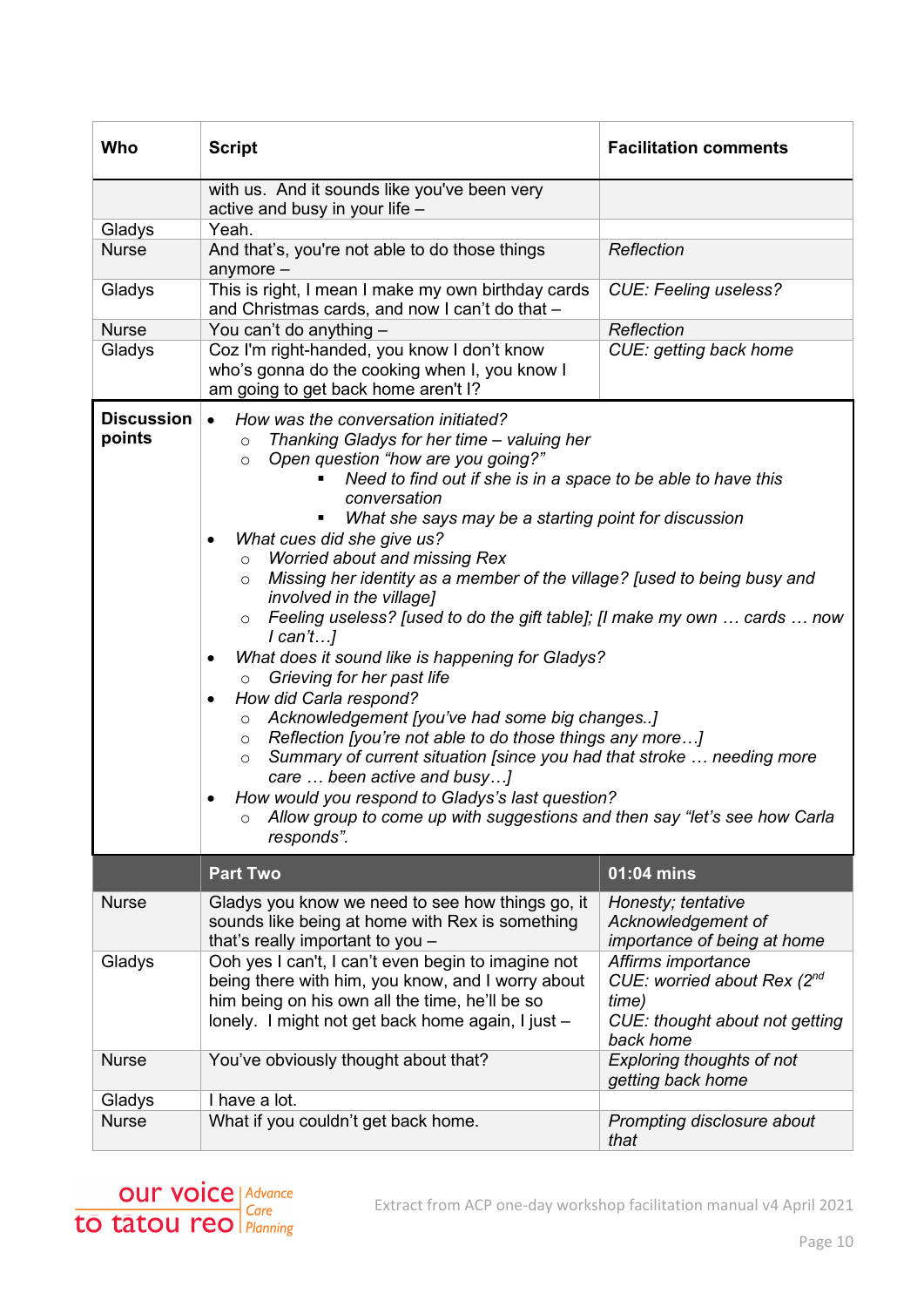| Who                         | <b>Script</b>                                                                                                                                                                                                                                                                                                                                                                                                                                                                                                                                                                                                                                                                                                                                                                                                                                                                                                                                                                                                                      | <b>Facilitation comments</b>                                                                                  |
|-----------------------------|------------------------------------------------------------------------------------------------------------------------------------------------------------------------------------------------------------------------------------------------------------------------------------------------------------------------------------------------------------------------------------------------------------------------------------------------------------------------------------------------------------------------------------------------------------------------------------------------------------------------------------------------------------------------------------------------------------------------------------------------------------------------------------------------------------------------------------------------------------------------------------------------------------------------------------------------------------------------------------------------------------------------------------|---------------------------------------------------------------------------------------------------------------|
| Gladys                      | Exactly. I worry that, you know I know he could<br>get meals delivered, what's he gonna do all day<br>on his own? I mean we do everything together<br>always.                                                                                                                                                                                                                                                                                                                                                                                                                                                                                                                                                                                                                                                                                                                                                                                                                                                                      | CUE: Worried about Rex (3rd<br>time)<br>CUE: being together $(2^{nd}$ time)                                   |
| <b>Nurse</b>                | Do you know maybe that's something that we can<br>follow up with $him -$                                                                                                                                                                                                                                                                                                                                                                                                                                                                                                                                                                                                                                                                                                                                                                                                                                                                                                                                                           | Negotiate following up Rex's<br>needs (attempting to 'park'<br>Rex)                                           |
| Gladys                      | Oh that would be good.                                                                                                                                                                                                                                                                                                                                                                                                                                                                                                                                                                                                                                                                                                                                                                                                                                                                                                                                                                                                             |                                                                                                               |
| <b>Nurse</b>                | Yeah. And make sure that his needs are taken<br>care of as well -                                                                                                                                                                                                                                                                                                                                                                                                                                                                                                                                                                                                                                                                                                                                                                                                                                                                                                                                                                  | As above                                                                                                      |
| Gladys                      | Yes. Yeah that would be lovely.                                                                                                                                                                                                                                                                                                                                                                                                                                                                                                                                                                                                                                                                                                                                                                                                                                                                                                                                                                                                    |                                                                                                               |
| <b>Nurse</b>                | So leave that with me and I'll let you know how<br>we've got on and what's happening -                                                                                                                                                                                                                                                                                                                                                                                                                                                                                                                                                                                                                                                                                                                                                                                                                                                                                                                                             | As above                                                                                                      |
| Gladys                      | Oh that would be great, yeah I would appreciate<br>that.                                                                                                                                                                                                                                                                                                                                                                                                                                                                                                                                                                                                                                                                                                                                                                                                                                                                                                                                                                           |                                                                                                               |
| <b>Nurse</b>                | Alright we can do that, that's not a problem.                                                                                                                                                                                                                                                                                                                                                                                                                                                                                                                                                                                                                                                                                                                                                                                                                                                                                                                                                                                      | Reassurance                                                                                                   |
| <b>Discussion</b><br>points | • How did Carla respond to 'I am going to get back home aren't I?'?<br>o Tentative [see how you go]<br>o Honest [not just saying what she wants to hear]<br>o Acknowledgement that being at home is important to her<br>• What was the impact?<br>○ Gladys expanded on her thoughts around this<br>$\circ$ More cues – worried about Rex (2 <sup>nd</sup> time); not getting back home<br>• How did Carla use what Gladys said to explore the possibility of not getting back<br>home?<br>o 'You've obviously thought about that?'<br>o 'What if you couldn't get back home'<br>• How did Carla try to move the conversation on?<br>○ Acknowledge the importance of Rex's wellbeing<br>$\circ$ Offer a solution – attempt to 'park' Gladys's worries about Rex<br>• Where would you go next?<br>$\circ$ Allow the group to come up with ideas and acknowledge them.<br>$\circ$ If needing to prompt, ask, 'what kind of things would you want to discuss<br>with Gladys, in terms of the future?'<br>o 'Let's see what Carla does' |                                                                                                               |
|                             | <b>Part Three</b>                                                                                                                                                                                                                                                                                                                                                                                                                                                                                                                                                                                                                                                                                                                                                                                                                                                                                                                                                                                                                  | 01:03 mins                                                                                                    |
| <b>Nurse</b>                | So Gladys just going back to thinking about what's<br>important to you, what you're saying to me is if<br>you could get back on your feet -                                                                                                                                                                                                                                                                                                                                                                                                                                                                                                                                                                                                                                                                                                                                                                                                                                                                                        | Steering the conversation<br>Acknowledgement of what's<br>important                                           |
| Gladys                      | Oh yes.                                                                                                                                                                                                                                                                                                                                                                                                                                                                                                                                                                                                                                                                                                                                                                                                                                                                                                                                                                                                                            |                                                                                                               |
| <b>Nurse</b><br>Gladys      | And get back home that would be your ideal -<br>Yeah, ooh yes definitely and get back to a normal<br>life again. Am I gonna be able to do things that I<br>used to do, or am I going to be unable to? See at<br>the moment I can't shower or dress myself<br>properly, I can't expect my husband Rex to do it<br>can I?                                                                                                                                                                                                                                                                                                                                                                                                                                                                                                                                                                                                                                                                                                            | Acknowledgement<br>More scattered thoughts<br>CUE: wants to get back to a<br>normal life again - unrealistic? |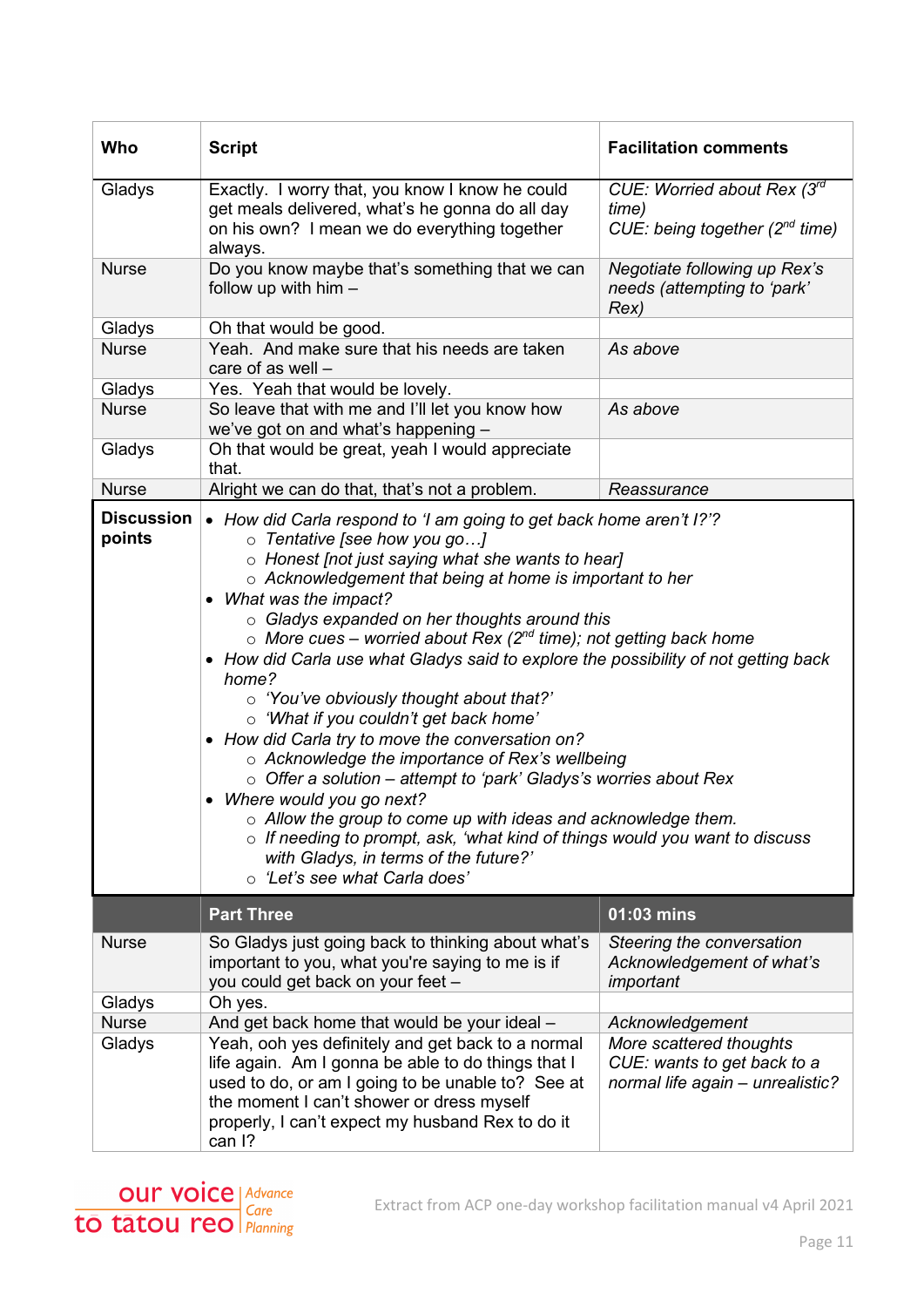| Who                         | <b>Script</b>                                                                                                                                                                                                                                                                                                                                                                                                                                                                                                                                                                                                                                                                                                                                                                                                                    | <b>Facilitation comments</b>                                                                                   |
|-----------------------------|----------------------------------------------------------------------------------------------------------------------------------------------------------------------------------------------------------------------------------------------------------------------------------------------------------------------------------------------------------------------------------------------------------------------------------------------------------------------------------------------------------------------------------------------------------------------------------------------------------------------------------------------------------------------------------------------------------------------------------------------------------------------------------------------------------------------------------|----------------------------------------------------------------------------------------------------------------|
| <b>Nurse</b>                | No, so I guess that's - why you're with us so we<br>can help you with those things -                                                                                                                                                                                                                                                                                                                                                                                                                                                                                                                                                                                                                                                                                                                                             | Acknowledgement of reality                                                                                     |
| Gladys                      | Yeah.                                                                                                                                                                                                                                                                                                                                                                                                                                                                                                                                                                                                                                                                                                                                                                                                                            |                                                                                                                |
| <b>Nurse</b>                | So getting back on your feet is important to you -                                                                                                                                                                                                                                                                                                                                                                                                                                                                                                                                                                                                                                                                                                                                                                               |                                                                                                                |
| Gladys                      | Oh yes, yeah.                                                                                                                                                                                                                                                                                                                                                                                                                                                                                                                                                                                                                                                                                                                                                                                                                    |                                                                                                                |
| <b>Nurse</b>                | But Gladys have you thought, I know you don't<br>want to consider this scenario -                                                                                                                                                                                                                                                                                                                                                                                                                                                                                                                                                                                                                                                                                                                                                | Warning shot of difficult<br>question, linked with what's<br>been said                                         |
| Gladys                      | Right.                                                                                                                                                                                                                                                                                                                                                                                                                                                                                                                                                                                                                                                                                                                                                                                                                           |                                                                                                                |
| <b>Nurse</b>                | But what about if things didn't quite get back to<br>how you'd like?                                                                                                                                                                                                                                                                                                                                                                                                                                                                                                                                                                                                                                                                                                                                                             | <b>Exploring thoughts and</b><br>feelings if home not possible -<br>attempting to re-align Gladys's<br>reality |
| Gladys                      | I don't wanna think about it actually, I've never had<br>any real problems and this has really thrown me.<br>The thought of having another stroke scares the<br>hell out of me.                                                                                                                                                                                                                                                                                                                                                                                                                                                                                                                                                                                                                                                  | CUE: Thrown me<br>CUE: scared of another stroke                                                                |
| <b>Discussion</b><br>points | What did Carla do to keep the conversation on track?<br>$\circ$ Acknowledgement of what's important<br>$\circ$ Acknowledgement of the reality – gentle, tentative<br>$\circ$ Explored 'if home not possible' – thoughts and feelings<br>How was the question of not getting back home opened up?<br>$\bullet$<br>When Gladys says, 'I don't want to think about it' would you take that at face<br>$\bullet$<br>value and move away from that topic? Why?/Why not?<br>She has previously says she is worried about not getting back home<br>$\circ$<br>$\circ$ It sounds like it's a possibility she may not - so should we offer the<br>opportunity to talk about it?<br>How would you respond to Gladys's last statement?<br>$\bullet$<br>$\circ$ Allow the group to come up with ideas<br>o 'Let's see where Carla goes next' |                                                                                                                |
|                             | <b>Part Four</b>                                                                                                                                                                                                                                                                                                                                                                                                                                                                                                                                                                                                                                                                                                                                                                                                                 | 01:15 mins                                                                                                     |
| <b>Nurse</b>                | I wonder whether it would be really helpful for all<br>of us to start thinking about those things that<br>would be important to you and to Rex if your<br>health did change? Because one of the things<br>that you've said is that stroke happened out of the<br>$blue -$                                                                                                                                                                                                                                                                                                                                                                                                                                                                                                                                                        | Tentative negotiation to<br>discuss if health did change<br>(linked with previous<br>statement)                |
| Gladys                      | Yes it did.                                                                                                                                                                                                                                                                                                                                                                                                                                                                                                                                                                                                                                                                                                                                                                                                                      |                                                                                                                |
| <b>Nurse</b>                | You were well and you're worried about what<br>happens if it happened again -                                                                                                                                                                                                                                                                                                                                                                                                                                                                                                                                                                                                                                                                                                                                                    | Reflection<br>Acknowledgement of worry                                                                         |
| Gladys                      | Yes.                                                                                                                                                                                                                                                                                                                                                                                                                                                                                                                                                                                                                                                                                                                                                                                                                             |                                                                                                                |
| <b>Nurse</b>                | If you had another stroke – part of taking away, or<br>at least easing some of that worry $-$ is about<br>making some plans around those things.                                                                                                                                                                                                                                                                                                                                                                                                                                                                                                                                                                                                                                                                                 | Relate worry of another stroke<br>with concept of advance care<br>planning                                     |
| Gladys                      | Oh what sort of plans can I make?                                                                                                                                                                                                                                                                                                                                                                                                                                                                                                                                                                                                                                                                                                                                                                                                | Engagement - asking about it                                                                                   |
| <b>Nurse</b>                | Well thinking about how you would want us to<br>respond if you were very unwell, if something                                                                                                                                                                                                                                                                                                                                                                                                                                                                                                                                                                                                                                                                                                                                    | Explanation                                                                                                    |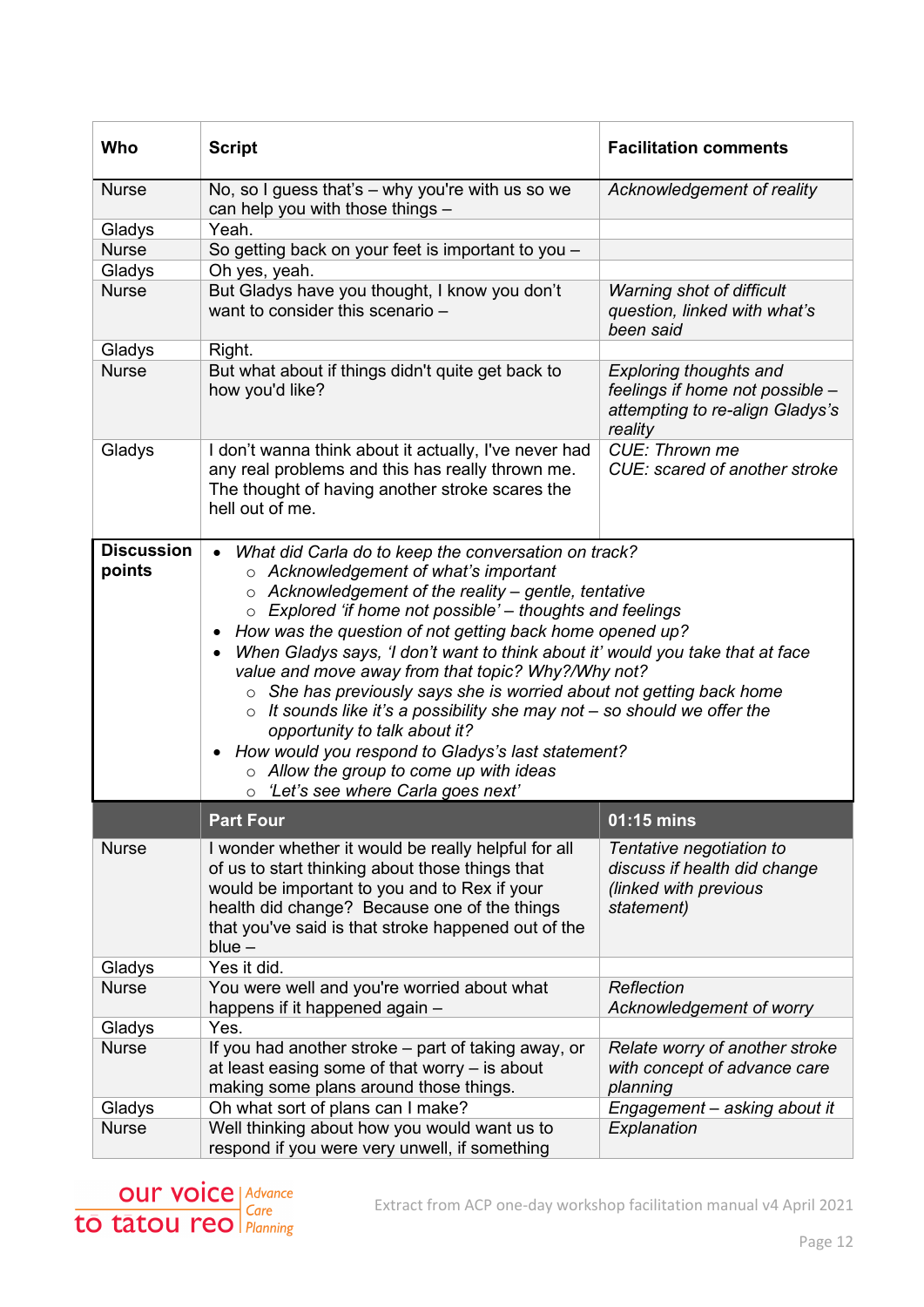| Who                         | <b>Script</b>                                                                                                                                                                                                                                                                                                                                                                                                                                                                                                                                                                                                                                                                                                                                                                                                                                                                                                                               | <b>Facilitation comments</b>                                                                                                         |
|-----------------------------|---------------------------------------------------------------------------------------------------------------------------------------------------------------------------------------------------------------------------------------------------------------------------------------------------------------------------------------------------------------------------------------------------------------------------------------------------------------------------------------------------------------------------------------------------------------------------------------------------------------------------------------------------------------------------------------------------------------------------------------------------------------------------------------------------------------------------------------------------------------------------------------------------------------------------------------------|--------------------------------------------------------------------------------------------------------------------------------------|
|                             | happened. How you'd want to be cared for if you<br>couldn't speak to us and tell us                                                                                                                                                                                                                                                                                                                                                                                                                                                                                                                                                                                                                                                                                                                                                                                                                                                         |                                                                                                                                      |
| Gladys                      | Oh if you, I don't want, if I had another stroke and I<br>got worse and couldn't talk or anything, I just<br>wouldn't wanna be here. Because I think Rex<br>would, it would upset him even more and I couldn't<br>bear the thought of him just watching me like that,<br>that would be horrible. It would be like looking at a<br>vegetable, I don't wanna be like that; I couldn't<br>cope with that.                                                                                                                                                                                                                                                                                                                                                                                                                                                                                                                                      | CUE: What she would want if<br>he had another stroke<br><b>CUE: worried about Rex</b><br>seeing her even more sick<br>CUE: Vegetable |
| <b>Discussion</b><br>points | • How did Carla start to explore getting more unwell?<br>o Link to Gladys's worry about another stroke<br>$\circ$ Introduced the idea of making plans for if that happened (linking fear of<br>another stroke with advance care planning)<br>• What was Gladys's response to this suggestion of making plans?<br>$\circ$ She asked what sort of plans – she is engaged<br>$\circ$ When she heard the explanation, she started talking about what would be<br>important to her – she sees the relevance for her<br>What information did we get from her?<br>$\circ$ Being able to talk is important to her<br>o Worried about Rex seeing her very sick<br>o She wouldn't want to be a 'vegetable'<br>• How would you respond to that last set of statements?<br>$\circ$ Allow the group to come up with suggestions<br>$\circ$ If needing to prompt, ask 'what do we think she means by being a vegetable?<br>Do we need to check this out?' |                                                                                                                                      |
|                             | <b>Part Five</b>                                                                                                                                                                                                                                                                                                                                                                                                                                                                                                                                                                                                                                                                                                                                                                                                                                                                                                                            | 01:29 mins                                                                                                                           |
| <b>Nurse</b>                | You wouldn't want to be a vegetable?                                                                                                                                                                                                                                                                                                                                                                                                                                                                                                                                                                                                                                                                                                                                                                                                                                                                                                        | Explore what she means by<br>repeating her words back to<br>her                                                                      |
| Gladys                      | No.                                                                                                                                                                                                                                                                                                                                                                                                                                                                                                                                                                                                                                                                                                                                                                                                                                                                                                                                         |                                                                                                                                      |
| <b>Nurse</b>                | Is that what you're saying?                                                                                                                                                                                                                                                                                                                                                                                                                                                                                                                                                                                                                                                                                                                                                                                                                                                                                                                 |                                                                                                                                      |
| Gladys                      | No. I couldn't bear the thought, I would want<br>somebody to pull the plug, the thought of just lying<br>there not being able to do anything, or being with<br>Rex, or, I just. I mean what would there be for<br>me? I mean if I'm going to like just lying there day<br>in and day out what is the point?                                                                                                                                                                                                                                                                                                                                                                                                                                                                                                                                                                                                                                 |                                                                                                                                      |
| <b>Nurse</b>                | Okay so am I right  help me to understand what<br>you mean by that. So if you were not able to do<br>anything for yourself?                                                                                                                                                                                                                                                                                                                                                                                                                                                                                                                                                                                                                                                                                                                                                                                                                 | Clarification of meaning of<br>vegetable using reflection with<br>a questioning tone                                                 |
| Gladys                      | Exactly.                                                                                                                                                                                                                                                                                                                                                                                                                                                                                                                                                                                                                                                                                                                                                                                                                                                                                                                                    |                                                                                                                                      |
| <b>Nurse</b>                | And not able to interact with people?                                                                                                                                                                                                                                                                                                                                                                                                                                                                                                                                                                                                                                                                                                                                                                                                                                                                                                       |                                                                                                                                      |
| Gladys                      | Yeah I couldn't cope with that and as I say I'd want<br>either to have another stroke and that's it, finished,<br>you know. I don't want anybody to try and<br>resuscitate me, or try and do anything because I                                                                                                                                                                                                                                                                                                                                                                                                                                                                                                                                                                                                                                                                                                                             | <b>CUE: Resuscitation</b><br>CUE: Rex couldn't cope [with<br>her being a 'vegetable']                                                |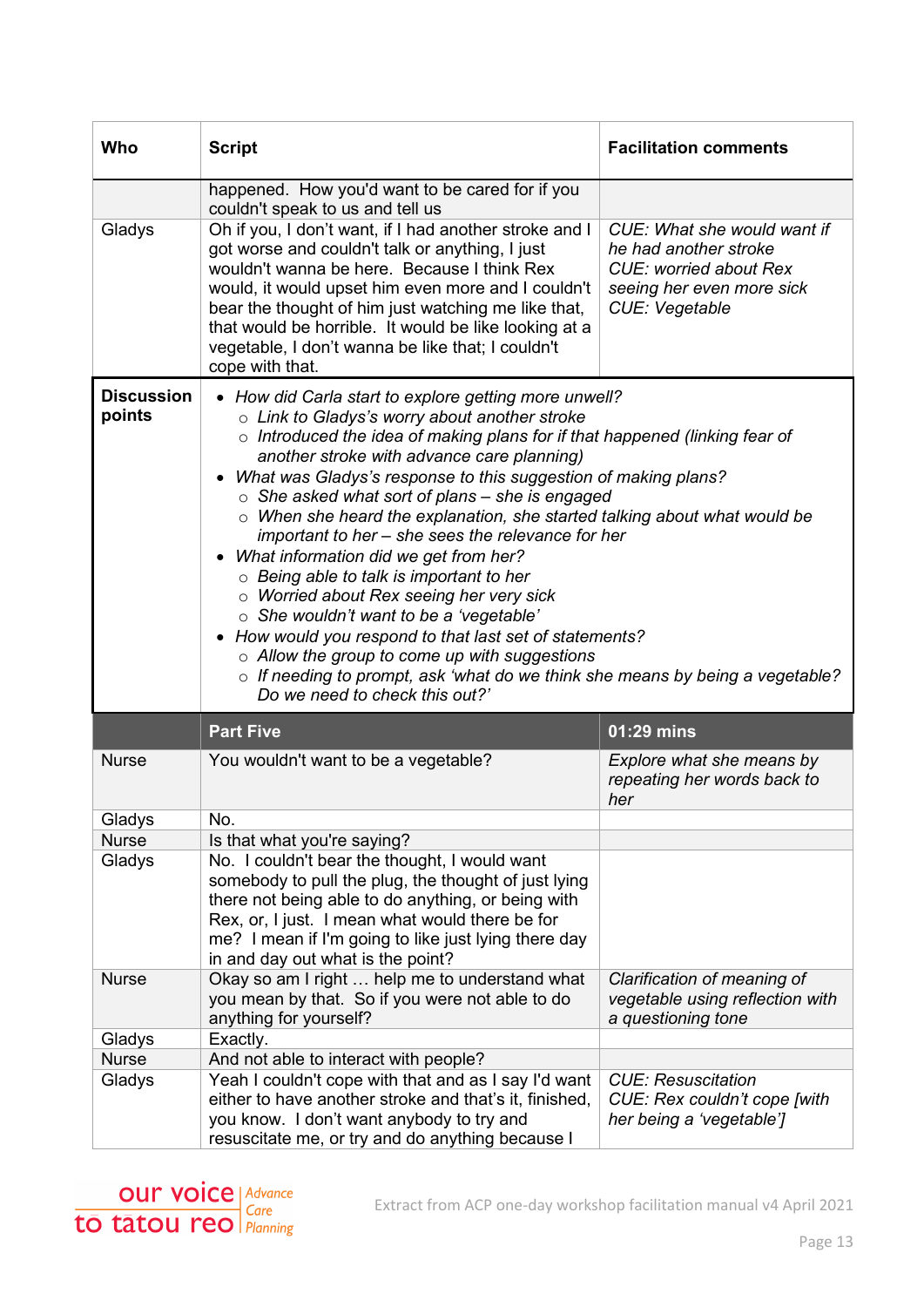| Who                         | <b>Script</b>                                                                                                                                                                                                                                                                                                                                                                                                                                                                                                                                                                                                                                                                                                                                                                         | <b>Facilitation comments</b>                                        |
|-----------------------------|---------------------------------------------------------------------------------------------------------------------------------------------------------------------------------------------------------------------------------------------------------------------------------------------------------------------------------------------------------------------------------------------------------------------------------------------------------------------------------------------------------------------------------------------------------------------------------------------------------------------------------------------------------------------------------------------------------------------------------------------------------------------------------------|---------------------------------------------------------------------|
|                             | couldn't cope with that, and I don't think Rex<br>could, it wouldn't be fair.                                                                                                                                                                                                                                                                                                                                                                                                                                                                                                                                                                                                                                                                                                         |                                                                     |
| <b>Nurse</b>                | Alright so if you were ever in that situation then<br>what you're saying to me is that you wouldn't want<br>us to try and pull you out of that so that you -<br>could exist.                                                                                                                                                                                                                                                                                                                                                                                                                                                                                                                                                                                                          | Reflection<br>Clarification of what she<br>means by above statement |
| Gladys                      | No, no, no, no. I mean what sort of a life would I<br>have and what life would Rex have? It would be<br>worse than if I went suddenly, that would be it, you<br>know. I mean oh I can't even begin to think about<br>that.                                                                                                                                                                                                                                                                                                                                                                                                                                                                                                                                                            | Affirmation                                                         |
| <b>Nurse</b>                | Do you know that's really helpful for us to know<br>that, because everyone likes different things.                                                                                                                                                                                                                                                                                                                                                                                                                                                                                                                                                                                                                                                                                    | Validating disclosure                                               |
| <b>Discussion</b><br>points | What did we learn in this section?<br>She doesn't want to be left in a situation where she is 'just lying in a bed',<br>$\circ$<br>unable to do anything for herself<br>$\circ$ She doesn't want Rex to have to see her like that<br>$\circ$ She would rather die suddenly<br>What did Carla do to enable this disclosure?<br>$\circ$ Explore and clarify her meaning of being a vegetable<br>$\circ$ Reflection ['so if you were ever in that situation ']<br>o Validate disclosure ['really helpful for us to know that ']<br>What is needed now? How might you facilitate that?<br>$\bullet$<br>$\circ$ Allow group to come up with ideas<br>$\circ$ If needing to prompt, ask, 'what is one of the things we can do if someone<br>has shared quite a bit of information with us?' |                                                                     |
|                             | <b>Part Six</b>                                                                                                                                                                                                                                                                                                                                                                                                                                                                                                                                                                                                                                                                                                                                                                       | $\overline{01:45}$ mins                                             |
| <b>Nurse</b>                | Can I just summarise what I've heard from you -<br>about what's important, coz I wonder whether we<br>might, if you're agreeable, if I can write some of<br>these things down -                                                                                                                                                                                                                                                                                                                                                                                                                                                                                                                                                                                                       | Summary<br>Tentative negotiation of<br>documenting                  |
| Gladys                      | Yeah sure.                                                                                                                                                                                                                                                                                                                                                                                                                                                                                                                                                                                                                                                                                                                                                                            |                                                                     |
| <b>Nurse</b>                | So that we're all on the same page – coz you<br>shared some valuable information -                                                                                                                                                                                                                                                                                                                                                                                                                                                                                                                                                                                                                                                                                                    | Validating importance of<br>disclosure                              |
| Gladys                      | Yeah, no, that would be good.                                                                                                                                                                                                                                                                                                                                                                                                                                                                                                                                                                                                                                                                                                                                                         |                                                                     |
| <b>Nurse</b>                | So the things that are important to you are, you're<br>worried about Rex-                                                                                                                                                                                                                                                                                                                                                                                                                                                                                                                                                                                                                                                                                                             | Summary                                                             |
| Gladys                      | Oh yes.                                                                                                                                                                                                                                                                                                                                                                                                                                                                                                                                                                                                                                                                                                                                                                               |                                                                     |
| <b>Nurse</b>                | And, and he's the most important person in your<br>life?                                                                                                                                                                                                                                                                                                                                                                                                                                                                                                                                                                                                                                                                                                                              |                                                                     |
| Gladys                      | He is, he is, I mean I don't have any other family<br>you see -                                                                                                                                                                                                                                                                                                                                                                                                                                                                                                                                                                                                                                                                                                                       |                                                                     |
| <b>Nurse</b>                | You really want to be together, yeah, you really, if<br>you possibly could you'd want to get back on your<br>feet and back into your cottage?                                                                                                                                                                                                                                                                                                                                                                                                                                                                                                                                                                                                                                         |                                                                     |
| Gladys                      | Yeah, yeah. Yes I do, I do.                                                                                                                                                                                                                                                                                                                                                                                                                                                                                                                                                                                                                                                                                                                                                           |                                                                     |
| <b>Nurse</b>                | And you want to get back into what you were<br>doing in the village with $-$ the crafts table                                                                                                                                                                                                                                                                                                                                                                                                                                                                                                                                                                                                                                                                                         |                                                                     |